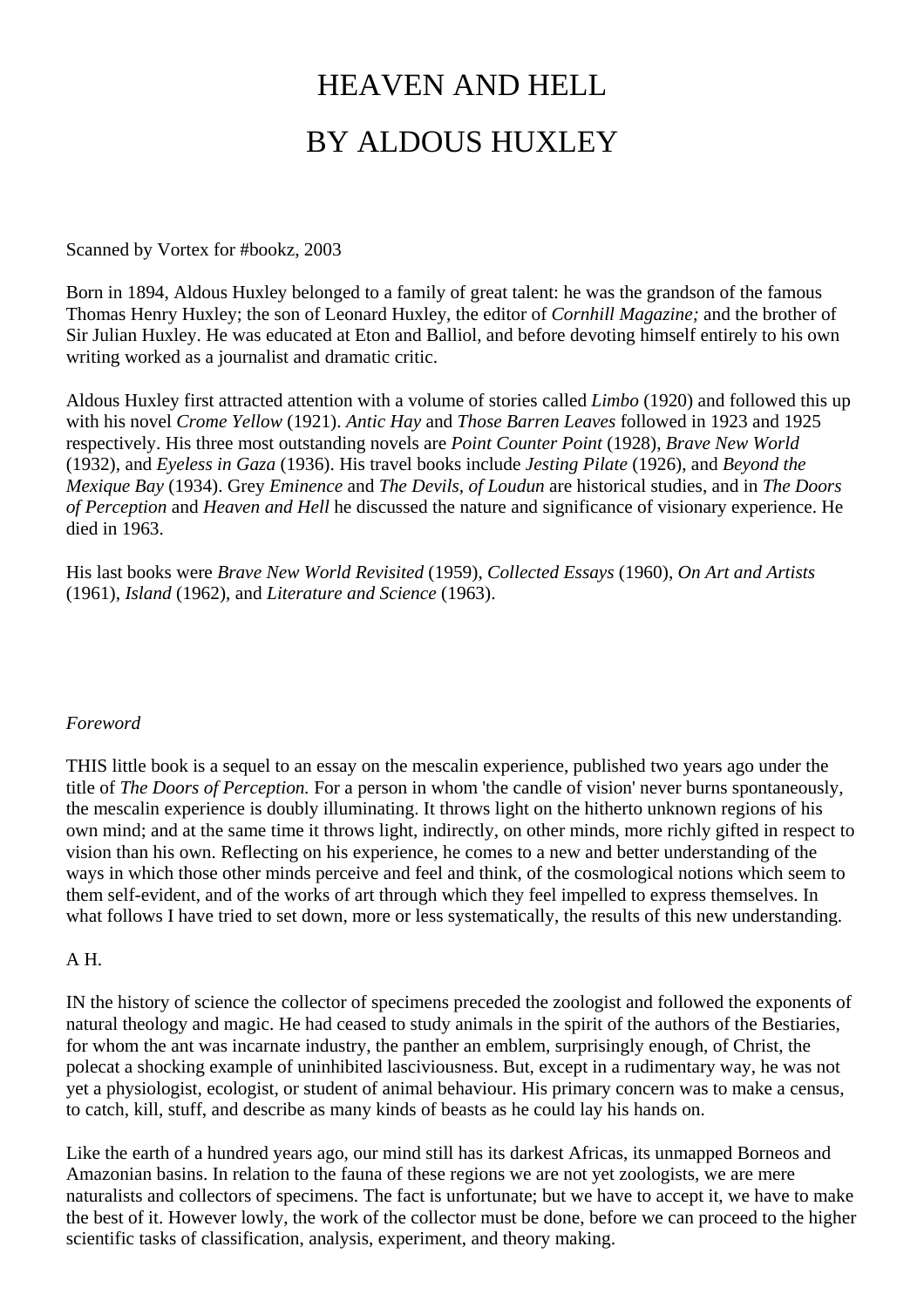Like the giraffe and the duck-billed platypus, the creatures inhabiting these remoter regions of the mind are exceedingly improbable. Nevertheless they exist, they are facts of observation; and as such, they cannot be ignored by anyone who is honestly trying to understand the world in which he lives.

It is difficult, it is all but impossible, to speak of mental events except in similes drawn from the more familiar universe of material things. If I have made use of geographical

71

and zoological metaphors, it is not wantonly, out of a mere addiction to picturesque language. It is because such metaphors express very forcibly the essential otherness of the mind's far continents, the complete autonomy and self-sufficiency of their inhabitants. A man consists of what I may call an Old World of personal consciousness and, beyond a dividing sea, a series of New Worlds - the not too distant Virginias and Carolinas of the personal subconscious and the vegetative soul; the Far West of the collective unconscious, with its flora of symbols, its tribes of aboriginal archetypes; and, across another, vaster ocean, at the antipodes of everyday consciousness, the world of Visionary Experience.

If you go to New South Wales, you will see marsupials hopping about the countryside. And if you go to the antipodes of the self-conscious mind, you will encounter all sorts of creatures at least as odd as kangaroos. You do not invent these creatures any more than you invent marsupials. They live their own lives in complete independence. A man cannot control them. All he can do is to go to the mental equivalent of Australia and look around him.

Some people never consciously discover their antipodes. Others make an occasional landing. Yet others (but they are few) find it easy to go and come as they please. For the naturalist of the mind, the collector of psychological specimens, the primary need is some safe, easy, and reliable method of transporting himself and others from the Old World to the New, from the continent of familiar cows and horses to the continent of the wallaby and the platypus.

Two such methods exist. Neither of them is perfect; but both are sufficiently reliable, sufficiently easy, and sufficiently safe to justify their employment by those who know what 72

they are doing. In the first case the soul is transported to its far-off destination by the aid of a chemical either mescalin or lysergic acid. In the second case, the vehicle is psychological in nature, and the passage to the mind's antipodes is accomplished by hypnosis. The two vehicles carry the consciousness to the same region; but the drug has the longer range and takes its passengers further into the *terra incognita\**

How and why does hypnosis produce its observed effects? We do not know. For our present purposes, however, we do not have to know. All that is necessary, in this context, is to record the fact that some hypnotic subjects are transported, in the trance state, to a region in the mind's antipodes, where they find the equivalent of marsupials - strange psychological creatures leading an autonomous existence according to the law of their own being.

About the physiological effects of mescalin we know a little. Probably (for we are not yet certain) it interferes with the enzyme system that regulates cerebral functioning. By doing so it lowers the efficiency of the brain as an instrument for focusing mind on the problems of life on the surface of our planet. This lowering of what may be called the biological efficiency of the brain seems to permit the entry into consciousness of certain classes of mental events, which are normally excluded, because they possess no survival value. Similar intrusions of biologically useless, but aesthetically and sometimes spiritually valuable, material may occur as the result of illness or fatigue; or they may be induced by fasting, or a period of confinement in a place of darkness and complete silence.\*\*

\*See Appendix I. \*\*See Appendix II.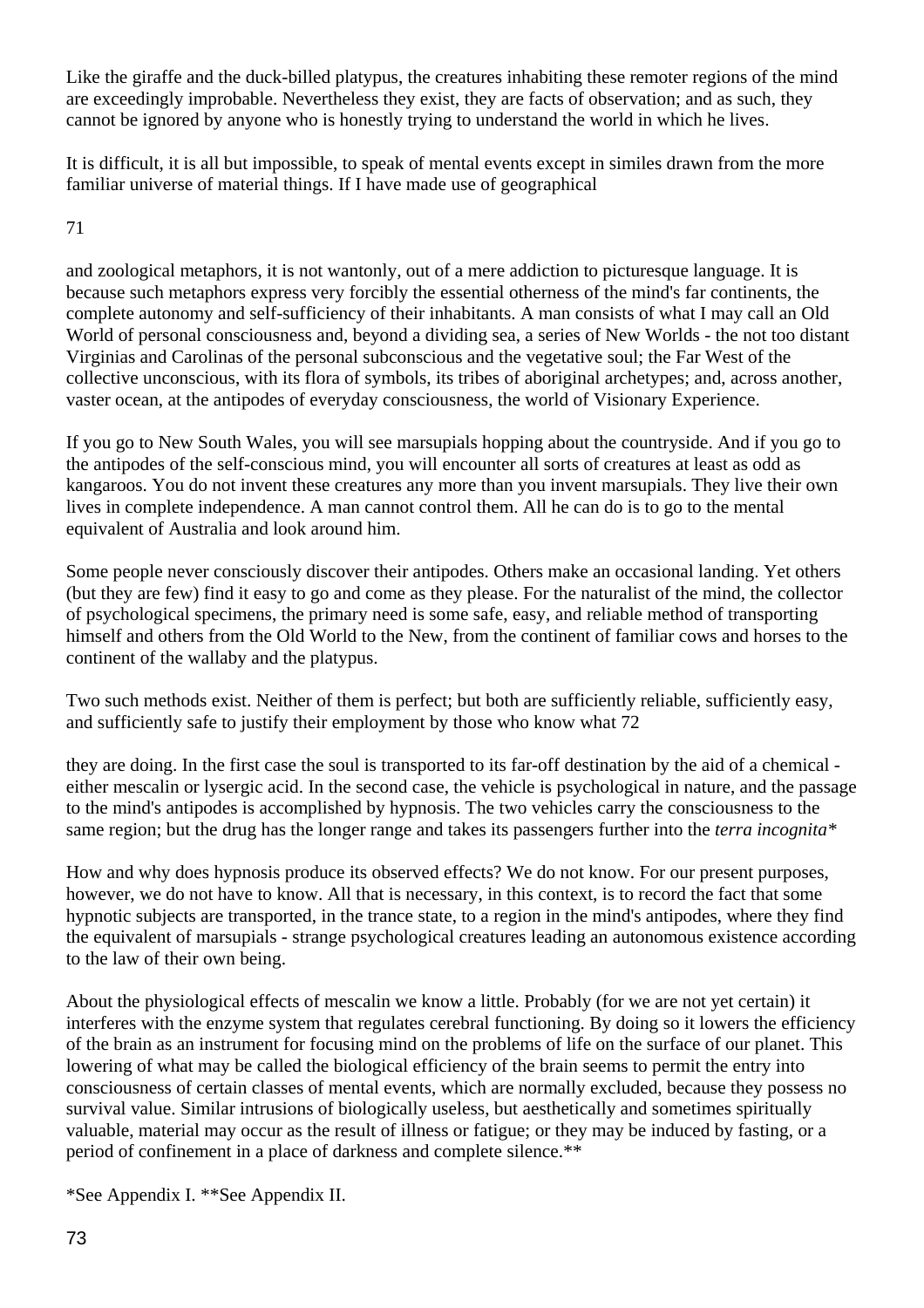A person under the influence of mescalin or lysergic acid will stop seeing visions when given a large dose of nicotinic acid. This helps to explain the effectiveness of fasting as an inducer of visionary experience. By reducing the amount of available sugar, fasting lowers the brain's biological efficiency and so makes possible the entry into consciousness of material possessing no survival value. Moreover, by causing a vitamin deficiency, it removes from the blood that known inhibitor of visions, nicotinic acid. Another inhibitor of visionary experience is ordinary, everyday, perceptual experience. Experimental psychologists have found that, if you confine a man to a 'restricted environment', where there is no light, no sound, nothing to smell, and, if you put him in a tepid bath with only one almost imperceptible thing to touch, the victim will very soon start 'seeing things', 'hearing things', and having strange bodily sensations.

Milarepa, in his Himalayan cavern, and the anchorites of the Thebaid followed essentially the same procedure and got essentially the same results. A thousand pictures of the Temptations of St Anthony bear witness to the effectiveness of restricted diet and restricted environment. Asceticism, it is evident, has a double motivation. If men and women torment their bodies, it is not only because they hope in this way to atone for past sins and avoid future punishments; it is because they long to visit the mind's antipodes and do some visionary sightseeing. Empirically and from the reports of other ascetics, they know that fasting and a restricted environment will transport them where they long to go. Their selfinflicted punishment may be the door to paradise. (It may also - and this is a point which will be discussed in a later paragraph - be a door into the infernal regions.)

# 74

From the point of view of an inhabitant of the Old World, marsupials are exceedingly odd. But oddity is not the same as randomness. Kangaroos and wallabies may lack verisimilitude; but their improbability repeats itself and obeys recognizable laws. The same is true of the psychological creatures inhabiting the remoter regions of our minds. The experiences encountered under the influence of mescalin or deep hypnosis are certainly strange; but they are strange with a certain regularity, strange according to a pattern.

What are the common features which the pattern imposes upon our visionary experiences? First and most important is the experience of light. Everything seen by those who visit the mind's antipodes is brilliantly illuminated and seems to shine from within. All colours are intensified to a pitch far beyond anything seen in the normal state, and at the same time the mind's capacity for recognizing fine distinctions of tone and hue is notably heightened.

In this respect there is a marked difference between these visionary experiences and ordinary dreams. Most dreams are without colour, or else are only partially or feebly coloured. On the other hand, the visions met with under the influence of mescalin or hypnosis are always intensely and, one might say, praeternaturally brilliant in colour. Professor Calvin Hall, who has collected records of many thousands of dreams, tells us that about two-thirds of all dreams are in black and white. 'Only one dream in three is coloured, or has some colour in it.' A few people dream entirely in colour; a few never experience colour in their dreams; the majority sometimes dream in colour, but more often do not.

#### 75

'We have come to the conclusion,' writes Dr Hall, 'that colour in dreams yields no information about the personality of the dreamer.' I agree with this conclusion. Colour in dreams and visions tells us no more about the personality of the beholder than does colour in the external world. A garden in July is perceived as brightly coloured. The perception tells us something about sunshine, flowers, and butterflies, but little or nothing about our own selves. In the same way the fact that we see brilliant colours in our visions and in some of our dreams tells us something about the fauna of the mind's antipodes, but nothing whatever about the personality who inhabits what I have called the Old World of the mind.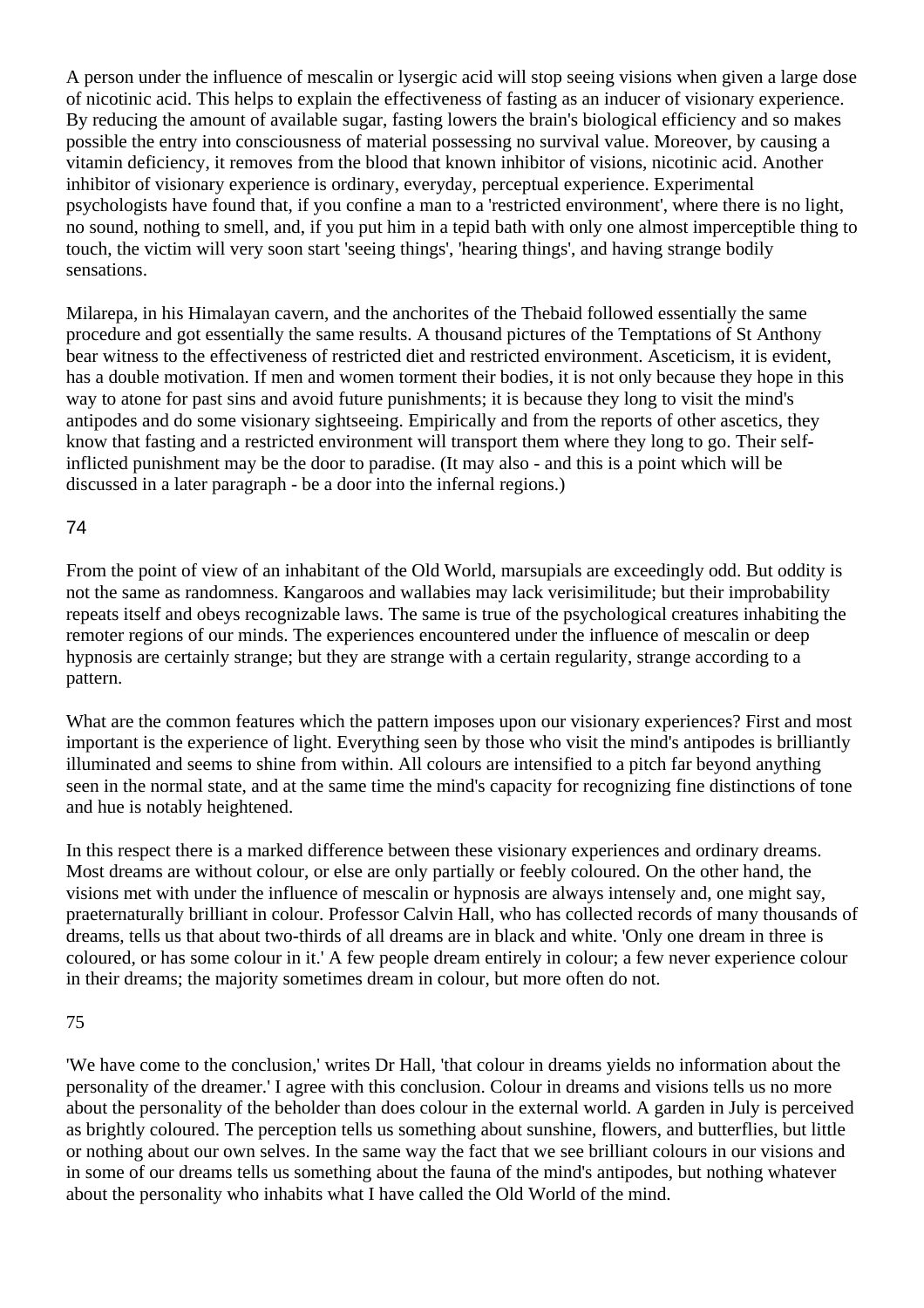Most dreams are concerned with the dreamer's private wishes and instinctive urges, and with the conflicts which arise when these wishes and urges are thwarted by a disapproving conscience or a fear of public opinion. The story of these drives and conflicts is told in terms of dramatic symbols, and in most dreams the symbols are uncoloured. Why should this be the case? The answer, I presume, is that, to be effective, symbols do not require to be coloured. The letters in which we write about roses need not be red, and we can describe the rainbow by means of ink marks on white paper. Text-books are illustrated by line engravings and half-tone plates; and these uncoloured images and diagrams effectively convey information.

What is good enough for the waking consciousness is evidently good enough for the personal subconscious, which finds it possible to express its meanings through uncoloured symbols. Colour turns out to be a kind of touchstone of reality. That which is given is coloured; that which our symbol-creating intellect and fancy put together is un-

#### 76

coloured. Thus the external world is perceived as coloured. Dreams, which are not given but fabricated by the personal subconscious, are generally in black and white. (It is worth remarking that, in most people's experience, the most brightly coloured dreams are those of landscapes, in which there is no drama, no symbolic reference to conflict, merely the presentation to consciousness of a given, non-human fact.)

The images of the archetypal world are symbolic; but since we, as individuals, do not fabricate them, but find them 'out there' in the collective unconscious, they exhibit some at least of the characteristics of given reality and are coloured. The non-symbolic inhabitants of the mind's antipodes exist in their own right, and like the given facts of the external world are coloured. Indeed, they are far more intensely coloured than external data. This may be explained, at least in part, by the fact that our perceptions of the external world are habitually clouded by the verbal notions in terms of which we do our thinking. We are for ever attempting to convert things into signs for the most intelligible abstractions of our own invention. But in doing so, we rob these things of a great deal of their native thinghood.

At the antipodes of the mind, we are more or less completely free of language, outside the system of conceptual thought. Consequently our perception of visionary objects possesses all the freshness, all the naked intensity, of experiences which have never been verbalized, never assimilated to lifeless abstractions. Their colour (that hallmark of given-ness) shines forth with a brilliance which seems to us praeter-natural, because it is in fact entirely natural - entirely natural in the sense of being entirely unsophisticated by language or the scientific, philosophical, and utilitarian notions, by

# **77**

means of which we ordinarily re-create the given world in our own drearily human image.

In his *Candle of Vision,* the Irish poet A. E. (George Russell) has analysed his visionary experiences with remarkable acuity. '"When I meditate,' he writes, 'I feel in the thoughts and images that throng about me the reflections of personality; but there are also windows in the soul, through which can be seen images created not by human but by the divine imagination.'

Our linguistic habits lead us into error. For example, we are apt to say, 'I imagine', when what we should have said is, 'The curtain was lifted that I might see'. Spontaneous or induced, visions are never our personal property. Memories belonging to the ordinary self have no place in them. The things seen are wholly unfamiliar. 'There is no reference or resemblance', in Sir William Herschel's phrase, 'to any objects recently seen or even thought of.' When faces appear, they are never the faces of friends or acquaintances. We are out of the Old World, and exploring the antipodes.

For most of us most of the time, the world of everyday experience seems rather dim and drab. But for a few people often, and for a fair number occasionally, some of the brightness of visionary experience spills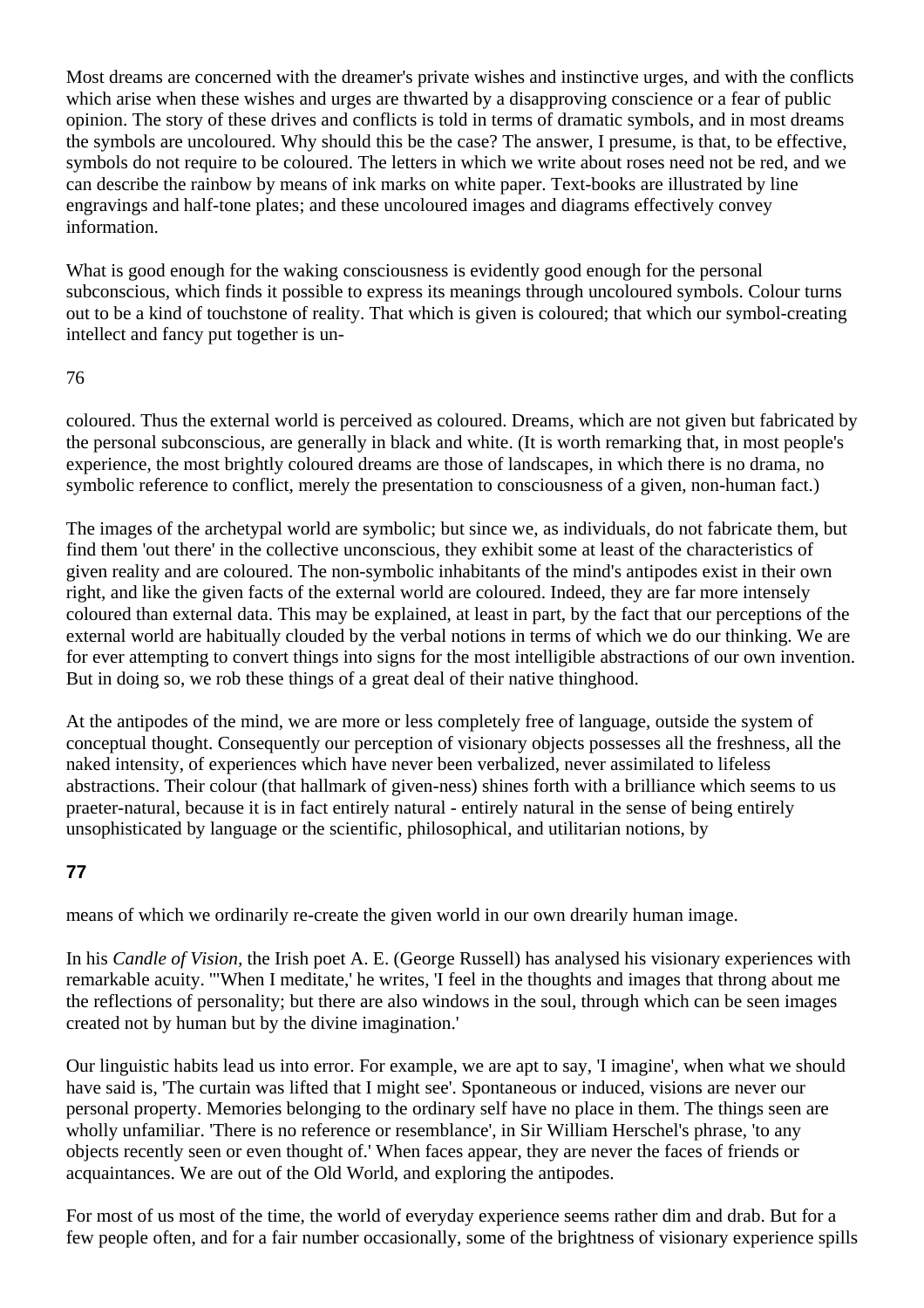over, as it were, into common seeing, and the everyday universe is transfigured. Though still recognizably itself, the Old World takes on the quality of the mind's antipodes. Here is an entirely characteristic description of this transfiguration of the everyday world.

'I was sitting on the seashore, half listening to a friend arguing violently about something which merely bored me. Unconsciously to myself, I looked at a film, of sand I had

# 78

picked up on my hand, when I suddenly saw the exquisite beauty of every little grain of it; instead of being dull, I saw that each particle was made up on a perfect geometrical pattern, with sharp angles, from each of which a brilliant shaft of light was reflected, while each tiny crystal shone like a rainbow. . . . The rays crossed and recrossed, making exquisite patterns of such beauty that they left me breathless. ... Then, suddenly, my consciousness was lighted up from within and I saw in a vivid way how the whole universe was made up of particles of material which, no matter how dull and lifeless they might seem, were nevertheless filled with this intense and vital beauty. For a second or two the whole world appeared as a blaze of glory. When it died down, it left me with something I have never forgotten and which constantly reminds me of the beauty locked up in every minute speck of material around us.'

Similarly George Russell writes of seeing the world illumined by 'an intolerable lustre of light'; of finding himself looking at 'landscapes as lovely as a lost Eden'; of beholding a world where the 'colours were brighter and purer, and yet made a softer harmony'. Again, 'the winds were sparkling and diamond clear, and yet full of colour as an opal, as they glittered through the valley, and I knew the Golden Age was all about me, and it was we who had been blind to it, but that it had never passed away from the world.'

Many similar descriptions are to be found in the poets and in the literature of religious mysticism. One thinks, for example, of Wordsworth's *Ode on the Intimations of Immortality in Early Childhood;* of certain lyrics by George Herbert and Henry Vaughan; of Traherne's *Centuries of Meditations;* of the passage in his autobiography, where Father Surin describes the miraculous transformation of

# 79

an enclosed convent garden into a fragment of heaven. Praeternatural light and colour are common to all visionary experiences. And along -with light and colour there goes, in every case, a recognition of heightened significance. The self-luminous objects which we see in the mind's antipodes possess a meaning, and this meaning is, hi some sort, as intense as their colour. Significance here is identical with being; for, at the mind's antipodes, objects do not stand for anything but themselves. The images which appear in the nearer reaches of the collective subconscious have meaning in relation to the basic facts of human experience; but here, at the limits of the visionary world, we are confronted by facts which, like the facts of external nature, are independent of man, both individually and collectively, and exist in their own right. And their meaning consists precisely in this, that they are intensely themselves and, being intensely themselves, are manifestations of the essential givenness, the non-human otherness of the universe.

Light, colour, and significance do not exist in isolation. They modify, or are manifested by, objects. Are there any special classes of objects common to most visionary experiences ? The answer is: Yes, there are. Under mescalin and hypnosis, as well as in spontaneous visions, certain classes of perceptual experiences turn up again and again.

The typical mescalin or lysergic acid experience begins with perceptions of coloured, moving, living geometrical forms, m time, pure geometry becomes concrete, and the visionary perceives, not patterns, but patterned things, such as carpets, carvings, mosaics. These give place to vast and complicated buildings, in the midst of landscapes, which change continuously, passing from richness to more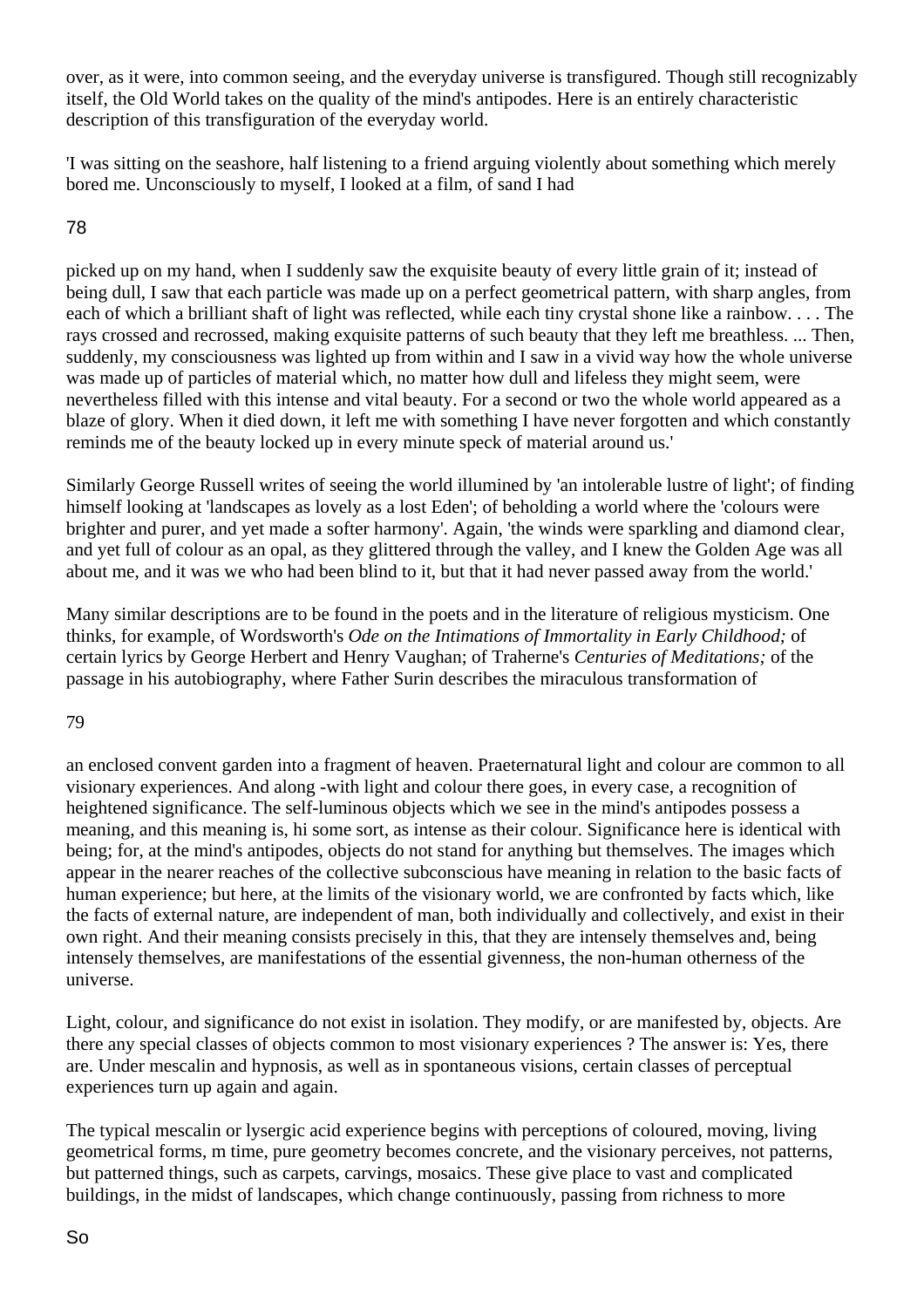intensely coloured richness, from grandeur to deepening grandeur. Heroic figures, of the kind that Blake called 'The Seraphim', may make their appearance, alone or in multitudes. Fabulous animals move across the scene. Everything is novel and amazing. Almost never does the visionary see anything that reminds him of his own past. He is not remembering scenes, persons, or objects, and he is not inventing them; he is looking on at a new creation.

The raw material for this creation is provided by the visual experiences of ordinary life; but the moulding of this material into forms is the work of someone who is most certainly not the self, who originally had the experiences, or who later recalled and reflected upon them. They are (to quote the words used by Dr J. R. Smythies in a recent paper in the *American Journal of Psychiatry)* 'the work of a highly differentiated mental compartment, without any apparent connexion, emotional or volitional, with the aims, interests, or feelings of the person concerned'.

Here, in quotation or condensed paraphrase, is Weir Mitchell's account of the visionary world to which he was transported by peyote, the cactus which is the natural source of mescalin.

At his entry into that world he saw a host of 'star points' and what looked like 'fragments of stained glass'. Then came 'delicate floating films of colour'. These were displaced by an 'abrupt rush of countless points of white light', sweeping across the field of vision. Next there were zigzag lines of very bright colours, which somehow turned into swelling clouds of still more brilliant hues. Buildings now made their appearance, and then landscapes. There was a Gothic tower of elaborate design with worn statues in the doorways or on stone brackets. 'As I gazed, every projecting

# **DPH-6**

# 81

angle, cornice and even the faces of the stones at their joinings were by degrees covered or hung with clusters of what seemed to be huge precious stones, but uncut stones, some being more like masses of transparent fruit.. . . All seemed to possess an interior light.' The Gothic tower gave place to a mountain, a cliff of inconceivable height, a colossal birdclaw carved in stone and projecting over the abyss, an endless unfurling of coloured draperies, and an efflorescence of more precious stones. Finally there was a view of green and purple waves breaking on a beach 'with myriads of lights of the same tint as the waves'.

Every mescalin experience, every vision arising under hypnosis, is unique; but all recognizably belong to the same species. The landscapes, the architectures, the clustering gems, the brilliant and intricate patterns - these, in their atmosphere of praeternatural light, praeternatural colour, and praeternatural significance, are the stuff of which the mind's antipodes are made. Why this should be so, we have no idea. It is a brute fact of experience which, whether we Eke it or not, we have to accept -just as we have to accept the fact of kangaroos.

From these facts of visionary experience let us now pass to the accounts preserved in all the cultural traditions, of Other Worlds - the worlds inhabited by the gods, by the spirits of the dead, by man in his primal state of innocence.

Reading these accounts, we are immediately struck by the close similarity between induced or spontaneous visionary experience and the heavens and fairylands of folklore and religion. Praeternatural light, praeternatural intensity of colouring, praeternatural significance - these are characteristic of all the Other Worlds and Golden Ages. And in

# 82

virtually every case this praeternaturally significant light shines on, or shines out of, a landscape of such surpassing beauty that words cannot express it.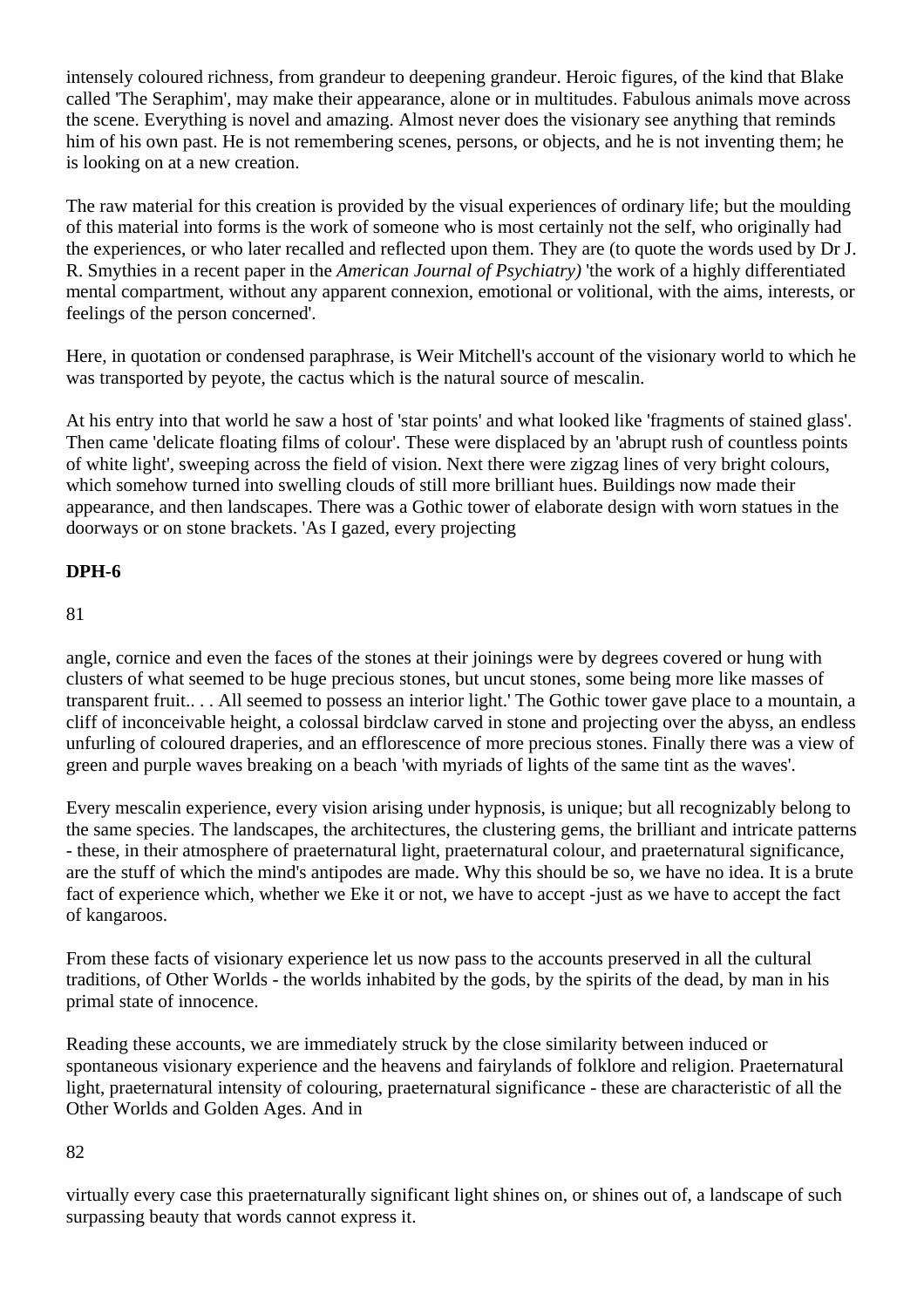Thus in the Greco-Roman tradition we find the lovely Garden of the Hesperides, the Elysian Plain, and the fair Island of Leuke, to which Achilles was translated. Memnon went to another luminous island, somewhere in the East. Odysseus and Penelope travelled in the opposite direction and enjoyed their immortality with Circe in Italy. Still further to the West were the Islands of the Blest, first mentioned by Hesiod and so firmly believed in that, as late as the first century B.C., Sertorius planned to send a squadron from Spain to discover them.

Magically lovely islands reappear in the folklore of the Celts and, at the opposite side of the world, in that of the Japanese. And between Avalon in the extreme West and Horaisan in the Far East, there is the land of Uttarakuru, the Other World of the Hindus. 'The land,' we read in the *Ramayana,* 'is watered by lakes with golden lotuses. There are rivers by thousands, full of leaves of the colour of sapphire and lapis lazuli; and the lakes, resplendent like the morning sun, are adorned by golden beds of red lotus. The country all around is covered by jewels and precious stones, with gay beds of blue lotus, golden-petalled. Instead of sand, pearls, gems, and gold form the banks of the rivers, which are overhung with trees of fire-bright gold. These trees perpetually bear flowers and fruit, give forth a sweet fragrance and abound with birds."

Uttarakuru, we see, resembles the landscapes of the mescalin experience in being rich with precious stones. And this characteristic is common to virtually all the Other Worlds of religious tradition. Every paradise abounds in gems, or at

# 83

least in gem-like objects resembling, as Weir Mitchell puts it, 'transparent fruit'. Here, for example, is Ezekiel's version of the Garden of Eden. 'Thou hast been in Eden, the garden of God. Every precious stone was thy covering, the sardius, topaz and the diamond, the beryl, the onyx and the jasper, the sapphire, the emerald and the carbuncle, and gold.... Thou art the anointed cherub that covereth . . . thou hast walked up and down in the midst of the stones of fire.' The Buddhist paradises are adorned with similar 'stones of fire". Thus, the Western Paradise of the Pure Land Sect is walled with silver, gold, and beryl; has lakes with jewelled banks and a profusion of glowing lotuses, within which the Bodhisattvas sit enthroned.

In describing their Other Worlds, the Celts and Teutons speak very little of precious stones, but have much to say of another and, for them, equally wonderful substance - glass. The Welsh had a blessed land called Ynisvitrin, the Isle of Glass; and one of the names of the Germanic kingdom of the dead was Glasberg. One is reminded of the Sea of Glass in the Apocalypse.

Most paradises are adorned with buildings, and, like the trees, the waters, the hills and fields, these buildings are bright with gems. We are all familiar with the New Jerusalem. 'And the building of the wall of it was of jasper, and the city was of pure gold, like unto clear glass. And the foundations of the wall of the city were garnished with all manner of precious stones.'

Similar descriptions are to be found in the eschatological literature of Hinduism, Buddhism, and Islam. Heaven is always a place of gems. Why should this be the case? Those who think of all human activities in terms of a social and

#### 84

economic frame of reference will give some such answer as this: Gems are very rare on earth. Few people possess them. To compensate themselves for these facts, the spokesmen for the poverty-stricken majority have filled their imaginary heavens with precious stones. This 'pie in the sky' hypothesis contains, no doubt, some element of truth; but it fails to explain why precious stones should have come to be regarded as precious in the first place.

Men have spent enormous amounts of time, energy, and money on the finding, mining, and cutting of coloured pebbles. Why? The utilitarian can offer no explanation for such fantastic behaviour. But as soon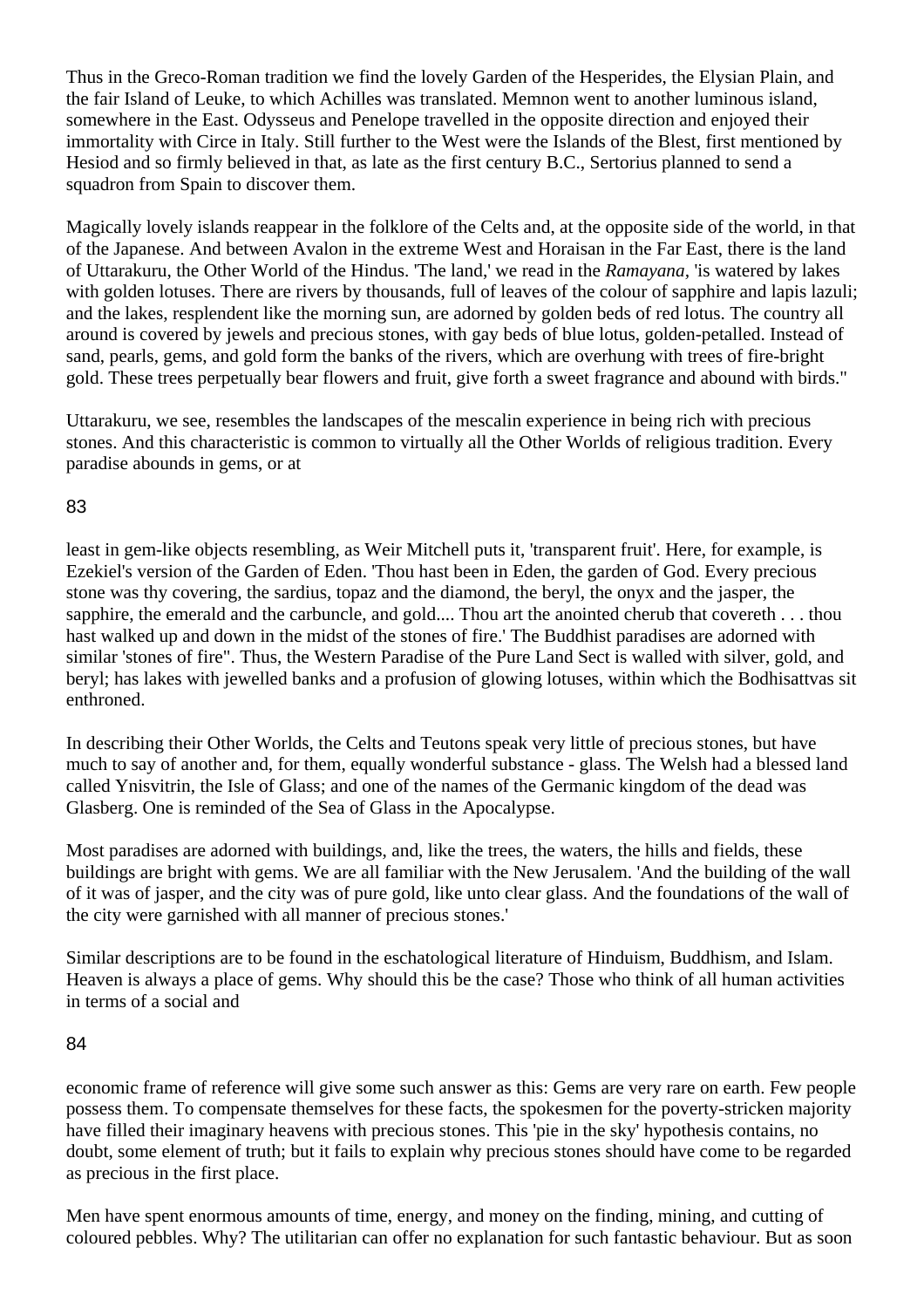as we take into account the facts of visionary experience, ever/thing becomes clear. In vision, men perceive a profusion of what Ezekiel calls 'stones of fire', of what Weir Mitchell describes as 'transparent fruit'. These things are self-luminous, exhibit a praeter-natural brilliance of colour and possess a praeternatural significance. The material objects which most nearly resemble these sources of visionary illumination are gem-stones. To acquire such a stone is to acquire something whose preciousness is guaranteed by the fact that it exists in the Other World.

Hence man's otherwise inexplicable passion for gems and hence his attribution to precious stones of therapeutic and magical virtue. The causal chain, I am convinced, begins in the psychological Other World of visionary experience, descends to earth, and mounts again to the theological Other World of heaven. In this context the words of Socrates, in the *Phaedo,* take on a new significance. There exists, he tells us, an ideal world above and beyond the world of matter. In this other earth the colours are much purer and much more brilliant than they are down here. ... The very

#### 85

mountains, the very stones have a richer gloss, a lovelier transparency and intensity of hue. The precious stones of this lower world, our highly prized cornelians, jaspers, emeralds, and all the rest, are but the tiny fragments of these stones above. In the other earth there is no stone but is precious and exceeds in beauty every gem of ours."

In other words, precious stones are precious because they bear a faint resemblance to the glowing marvels seen with the inner eye of the visionary. 'The view of that world,' says Plato, 'is a vision of blessed beholders'; for to see things 'as they are in themselves' is bliss unalloyed and inexpressible.

Among people who have no knowledge of precious stones or of glass, heaven is adorned not with minerals, but flowers. Praeternaturally brilliant flowers bloom in most of the Other Worlds described by primitive eschatologists, and even in the begemmed and glassy paradises of the more advanced religions they have their place. One remembers the lotus of Hindu and Buddhist tradition, the roses and lilies of the West.

'God first planted a garden.' The statement expresses a deep psychological truth. Horticulture has its source - or at any rate one of its sources - hi the Other World of the mind's antipodes. When worshippers offer flowers at the altar, they are returning to the gods things which they know, or (if they are not visionaries) obscurely feel, to be indigenous to heaven.

And this return to the source is not merely symbolical; it is also a matter of immediate experience. For the traffic between our Old World and its antipodes, between Here and Beyond, travels along a two-way street. Gems, for example, come from the soul's visionary heaven; but they also lead the soul back to that heaven. Contemplating them,

# 86

men find themselves (as the phrase goes) *transported-* carried away towards that Other Earth of the Platonic dialogue, the magical place where every pebble is a precious stone. And the same effects may be produced by artifacts of glass and metal, by tapers burning in the dark, by brilliantly coloured images and ornaments, by flowers, shells, and feathers, by landscapes seen, as Shelley from the Euganean Hills saw Venice, in the transfiguring light of dawn or sunset.

Indeed, we may risk a generalization and say that whatever, in nature or hi a work of art, resembles one of those intensely significant, inwardly glowing objects encountered at the mind's antipodes, is capable of inducing, if only in a partial and attenuated form, the visionary experience. At this point a hypnotist will remind us that, if he can be induced to stare intently at a shiny object, a patient may go into trance; and that if he goes into trance, or if he goes only into reverie, he may very well see visions within and a transfigured world without.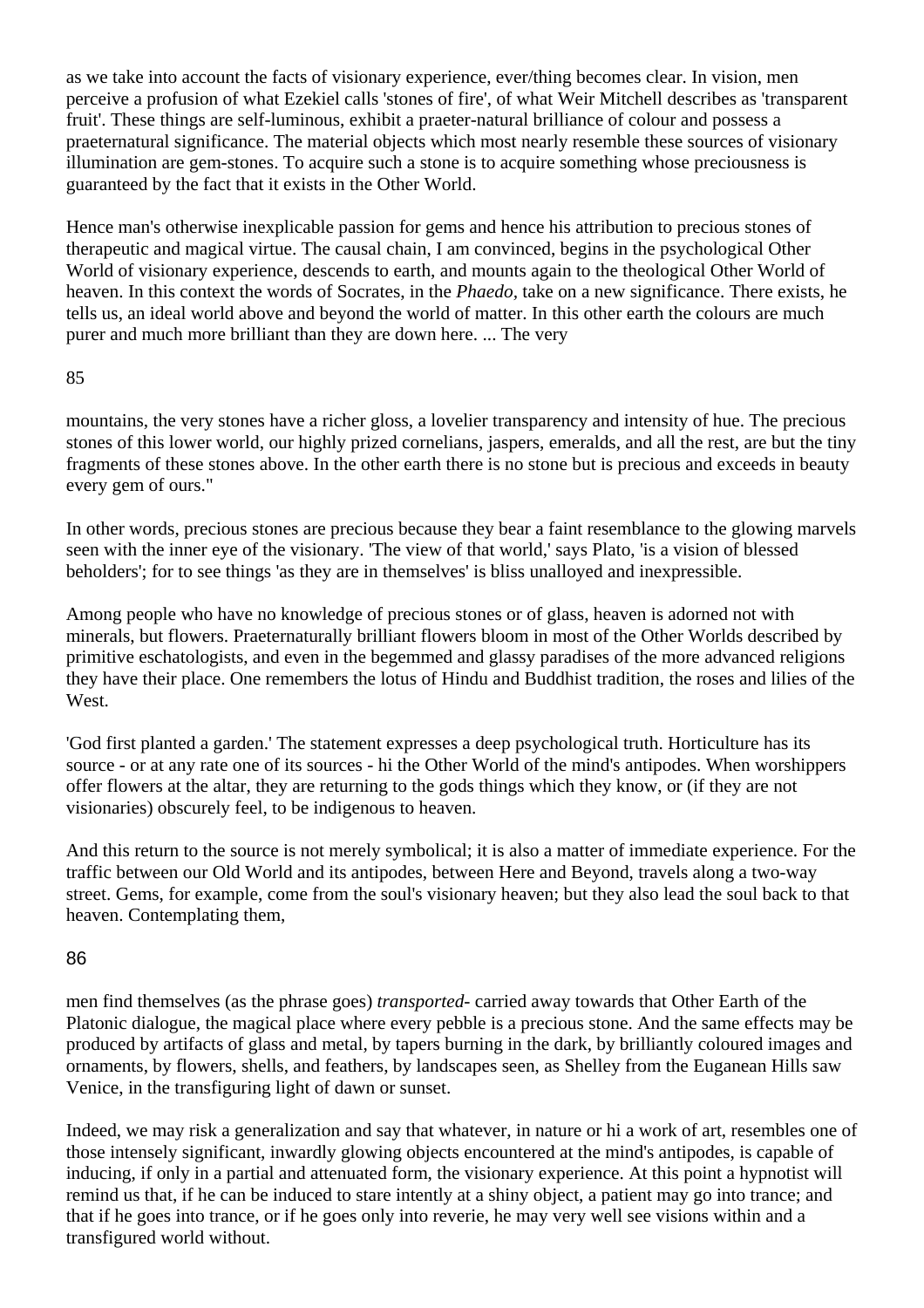But how, precisely, and why does the view of a shiny object induce a trance or a state of reverie? Is it, as the Victorians maintained, a simple matter of eye strain resulting in general nervous exhaustion? Or shall we explain the phenomenon in purely psychological terms - as concentration pushed to the point of mono-ideism and leading to dissociation?

But there is a third possibility. Shiny objects may remind our unconscious of what it enjoys at the mind's antipodes, and these obscure intimations of life in the Other World are so fascinating that we pay less attention to this world and so become capable of experiencing consciously something of that which, unconsciously, is always with us.

# 87

We see then that there are in nature certain scenes, certain classes of objects, certain materials, possessed of the power to transport the beholder's mind in the direction of its antipodes, out of the everyday Here and towards the Other World of Vision. Similarly, in the realm of art, we find certain works, even certain classes of works, in which the same transporting power is manifest. These vision-inducing works may be executed in vision-inducing materials, such as glass, metal, gems, or gem-like pigments. In other cases their power is due to the fact that they render, in some peculiarly expressive way, some transporting scene or object.

The best vision-inducing art is produced by men and women who have themselves had the visionary experience; but it is also possible for any reasonably good artist, simply by following an approved recipe, to create works which shall have at least some transporting power.

Of all the vision-inducing arts that which depends most completely on its raw materials is, of course, the art of the goldsmith and jeweller. Polished metals and precious stones are so intrinsically transporting that even a Victorian, even an Art Nouveau jewel is a thing of power. And when to this natural magic of glinting metal and self-luminous stone is added the other magic of noble forms and colours artfully blended, we find ourselves in the presence of a genuine talisman.

Religious art has always and everywhere made use of these vision-inducing materials. The shrine of gold, the chryselephantine statue, the jewelled symbol or image, the glittering furniture of the altar - we find these things in contemporary Europe as in ancient Egypt, in India and China as among the Greeks, the Incas, the Aztecs.

The products of the goldsmith's art are intrinsically numinous. They have their place at the very heart of every Mystery, in every holy of holies. This sacred jewellery has always been associated with the light of lamps and candles. For Ezekiel, a gem was a stone of fire. Conversely, a flame is a living gem, endowed with all the transporting power that belongs to the precious stone and, to a lesser degree, to polished metal. This transporting power of flame increases in proportion to the depth and extent of the surrounding darkness. The most impressively numinous temples are caverns of twilight, in which a few tapers give life to the transporting, other-worldly treasures on the altar.

Glass is hardly less effective as an inducer of visions than are the natural gems. In certain respects, indeed, it is more effective, for the simple reason that there is more of it. Thanks to glass, a whole building - the Sainte-Chapelle, for example, the cathedrals of Chartres and Sens - could be turned into something magical and transporting. Thanks to glass, Paolo Uccello could design a circular jewel thirteen feet in diameter - his great window of the Resurrection, perhaps the most extraordinary single work of vision-inducing art ever produced.

For the men of the Middle Ages, it is evident, visionary experience was supremely valuable. So valuable, indeed, that they were ready to pay for it in hard-earned cash. In the twelfth century collecting-boxes were placed in the churches for the upkeep and installation of stained-glass windows. Suger, the Abbot of Saint-Denis, tells us tha^ they were always full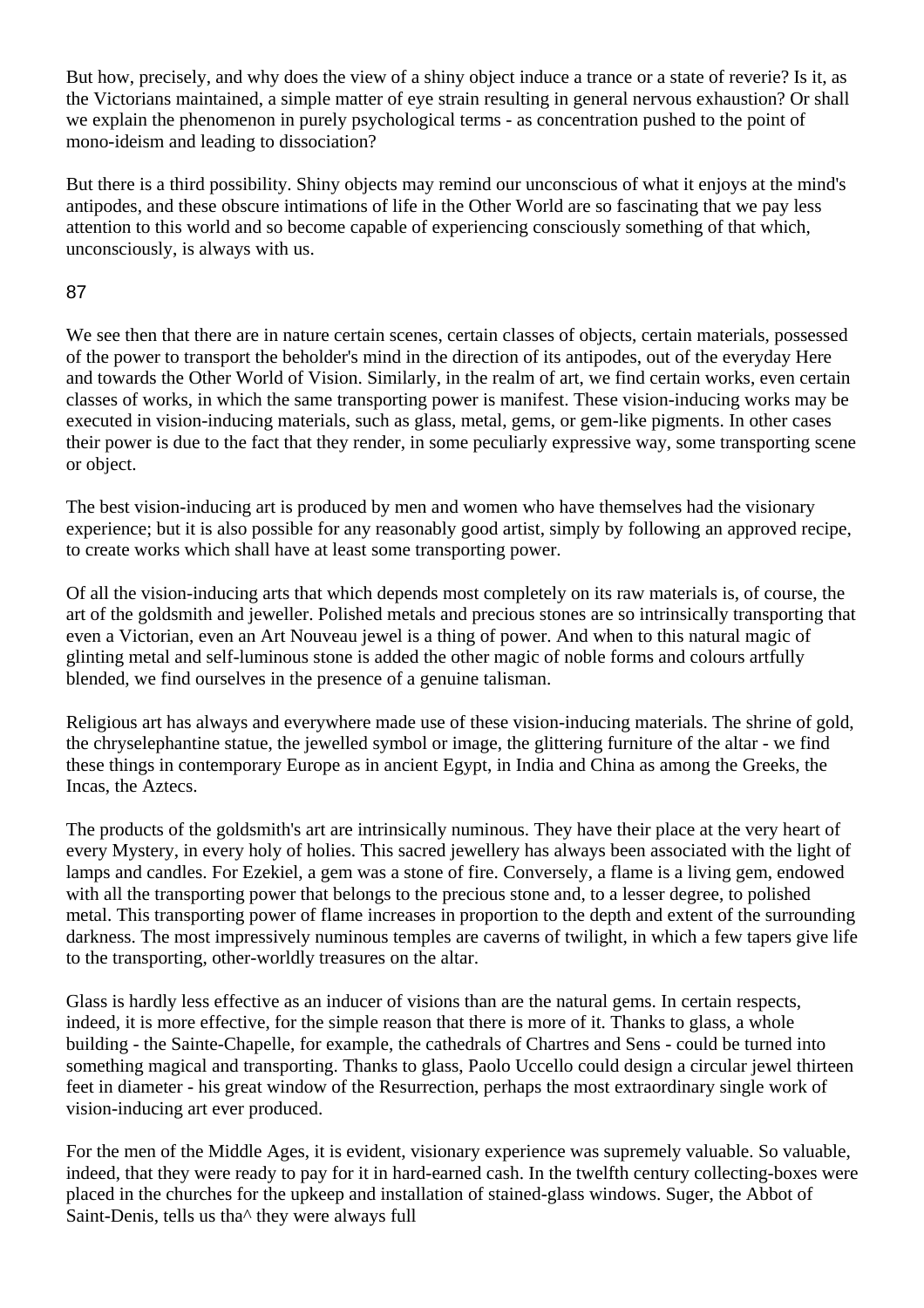But self-respecting artists cannot be expected to go on doing what their fathers have already done supremely well. In

89

the fourteenth century colour gave place to grisaille, and windows ceased to be vision-inducing. When, in the later fifteenth century, colour came into fashion again, the glass painters felt the desire, and found themselves, at the same time, technically equipped, to imitate Renaissance painting in transparency. The results were often interesting; but they were not transporting.

Then came the Reformation. The Protestants disapproved of visionary experience and attributed a magical virtue to the printed word. In a church with clear windows the worshippers could read their Bibles and prayer books and were not tempted to escape from the sermon into the Other World. On the Catholic side the men of the Counter-Reformation found themselves in two minds. They thought visionary experience was a good thing, but they also believed in the supreme value of print.

In the new churches stained glass was rarely installed, and in many of the older churches it was wholly or partially replaced by clear glass. The unobscured light permitted the faithful to follow the service in their books, and at the same time to see the vision-inducing works created by the new generations' of baroque sculptors and architects. These transporting works were executed in metal and polished stone. Wherever the worshipper turned, he found the glint of bronze, the rich radiance of coloured marble, the unearthly whiteness of statuary.

On the rare occasions when the Counter-Reformers made use of glass, it was as a surrogate for diamonds, not for rubies or sapphires. Faceted prisms entered religious art in the seventeenth century, and in Catholic churches they dangle to this day from innumerable chandeliers. (These charming and slightly ridiculous ornaments are among the very few 90

vision-inducing devices permitted in Islam. Mosques have no images or reliquaries; but in the Near East, at any rate, their austerity is sometimes mitigated by the transporting glitter of rococo crystal.)

From glass, stained or cut, we pass to marble and the other stones that take a high polish and can be used in mass. The fascination exercised by such stones may be gauged by the amount of time and trouble spent in obtaining them. At Baalbek, for example, and, two or three hundred miles further inland, at Palmyra, we find among the ruins columns of pink granite from Aswan. These great monoliths were quarried in Upper Egypt, were floated in barges down the Nile, were towed across the Mediterranean to Byblos or Tripolis, and from thence were hauled, by oxen, mules, and men, uphill to Horns, and from Horns southward to Baalbek or east, across the desert, to Palmyra.

What a labour of giants! And, from the utilitarian point of view, how marvellously pointless! But in fact, of course, there was a point - a point that existed in a region beyond mere utility. Polished to a visionary glow, the rosy shafts proclaimed their manifest kinship with the Other World. At the cost of enormous efforts men had transported these stones from their quarry on the Tropic of Cancer; and now, by way of recompense, the stones were transporting their transporters half-way to the mind's visionary antipodes.

The question of utility and of the motives that lie beyond utility arises once more in relation to ceramics. Few things are more useful, more absolutely indispensable, than pots and plates and jugs. But at the same time few human beings concern themselves less with utility than do the collectors of porcelain and glazed earthenware. To say that these people

# 91

have an appetite for beauty is not a sufficient explanation. The commonplace ugliness of the surroundings in which fine ceramics are so often displayed is proof enough that what their owners crave is not beauty in all its manifestations, but only a special kind of beauty - the beauty of curved reflections, of softly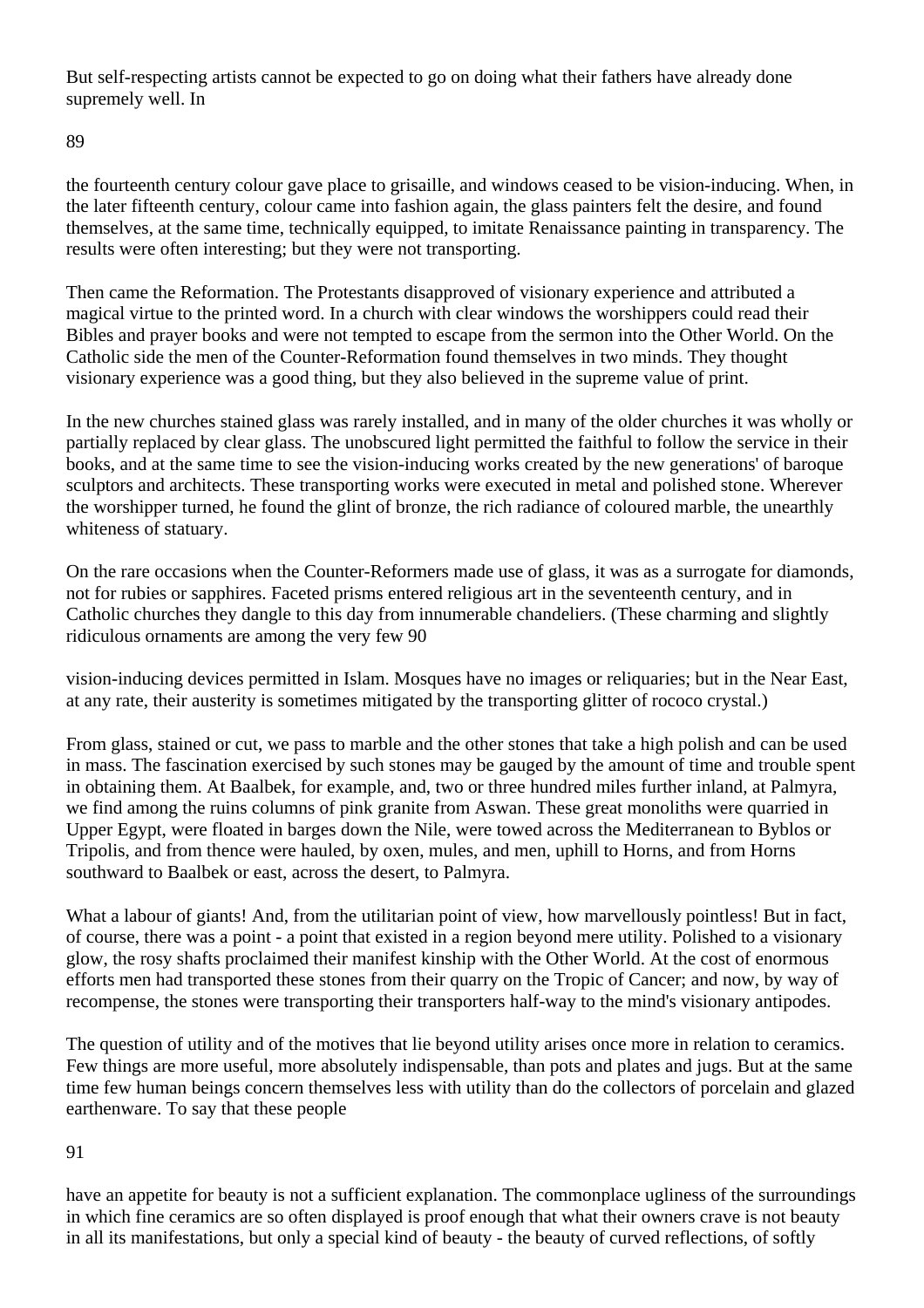lustrous glazes, of sleek and smooth surfaces. In a word, the beauty that transports the beholder, because it reminds him, obscurely or explicitly, of the praeternatural lights and colours of the Other World. In the main the art of the potter has been a secular art - but a secular art which its innumerable devotees have treated with an almost idolatrous reverence. From time to time, however, this secular art has been placed at the service of religion. Glazed tiles have found their way into mosques and, here and there, into Christian churches. From China come shining ceramic images of gods and saints. In Italy Luca della Robbia created a heaven of blue glaze, for his lustrous white madonnas and Christ children. Baked clay is cheaper than marble and, suitably treated, almost as transporting.

Plato and, during a later flowering of religious art, St Thomas Aquinas maintained that pure, bright colours were of the very essence of artistic beauty. A Matisse, in that case, would be intrinsically superior to a Goya or a Rembrandt. One has only to translate the philosophers' abstractions into concrete terms to see that this equation of beauty in general with bright, pure colours is absurd. But though untenable as it stands, the venerable doctrine is not altogether devoid of truth.

Bright, pure colours are characteristic of the Other World. Consequently works of art painted in bright, pure colours are capable, in suitable circumstances, of transporting the 92

beholder's mind in the direction of its antipodes. Bright pure colours are of the essence, not of beauty in general, but only of a special kind of beauty, the visionary. Gothic churches and Greek temples, the statues of the thirteenth century after Christ and of the fifth century before Christ - all were brilliantly coloured.

For the Greeks and the men of the Middle Ages, this art of the merry-go-round and the wax-work show was evidently transporting. To us it seems deplorable. We prefer our Praxiteleses plain, our marble and our limestone *au naturel.* Why should our modern taste be so different, in this respect, from that of our ancestors? The reason, I presume, is that we have become too familiar with bright pure pigments to be greatly moved by them. We admire them, of course, when we see them in some grand or subtle composition; but in themselves and as such, they leave us untransported.

Sentimental lovers of the past complain of the drabness of our age and contrast it unfavourably with the gay brilliance of earlier times. In actual fact, of course, there is a far greater profusion of colour in the modern than in the ancient world. Lapis lazuli and Tynan purple were costly rarities; the rich velvets and brocades of princely wardrobes, the woven or painted hangings of medieval and early modern houses, were reserved for a privileged minority.

Even the great ones of the earth possessed very few of these vision-inducing treasures. As late as the seventeenth century, monarchs owned so little furniture that they had to travel from palace to palace with wagon-loads of plate and bedspreads, of carpets and tapestries. For the great mass of the people there were only homespun and a few vegetable dyes; and, for interior decoration, there were at best the

#### 93

earth colours, at worst (and in most cases) 'the floor of plaster and the walls of dung".

At the antipodes of every mind lay the Other World of praeternatural light and praeternatural colour, of ideal gems and visionary gold. But before every pair of eyes was only the dark squalor of the family hovel, the dust or mud of the village street, the dirty whites, the duns and goose-turd greens of ragged clothing. Hence a passionate, an almost desperate, thirst for bright, pure colours; and hence the overpowering effect produced by such colours whenever, in church or at court, they were displayed. Today the chemical industry turns out paints, inks, and dyes in endless variety and enormous quantities. In our modern world there is enough bright colour to guarantee the production of billions of flags and comic strips, millions of stop signs and tail lights, fire engines and Coca-Cola containers by the hundred thousand, carpets, wallpapers, and non-representational art by the square mile.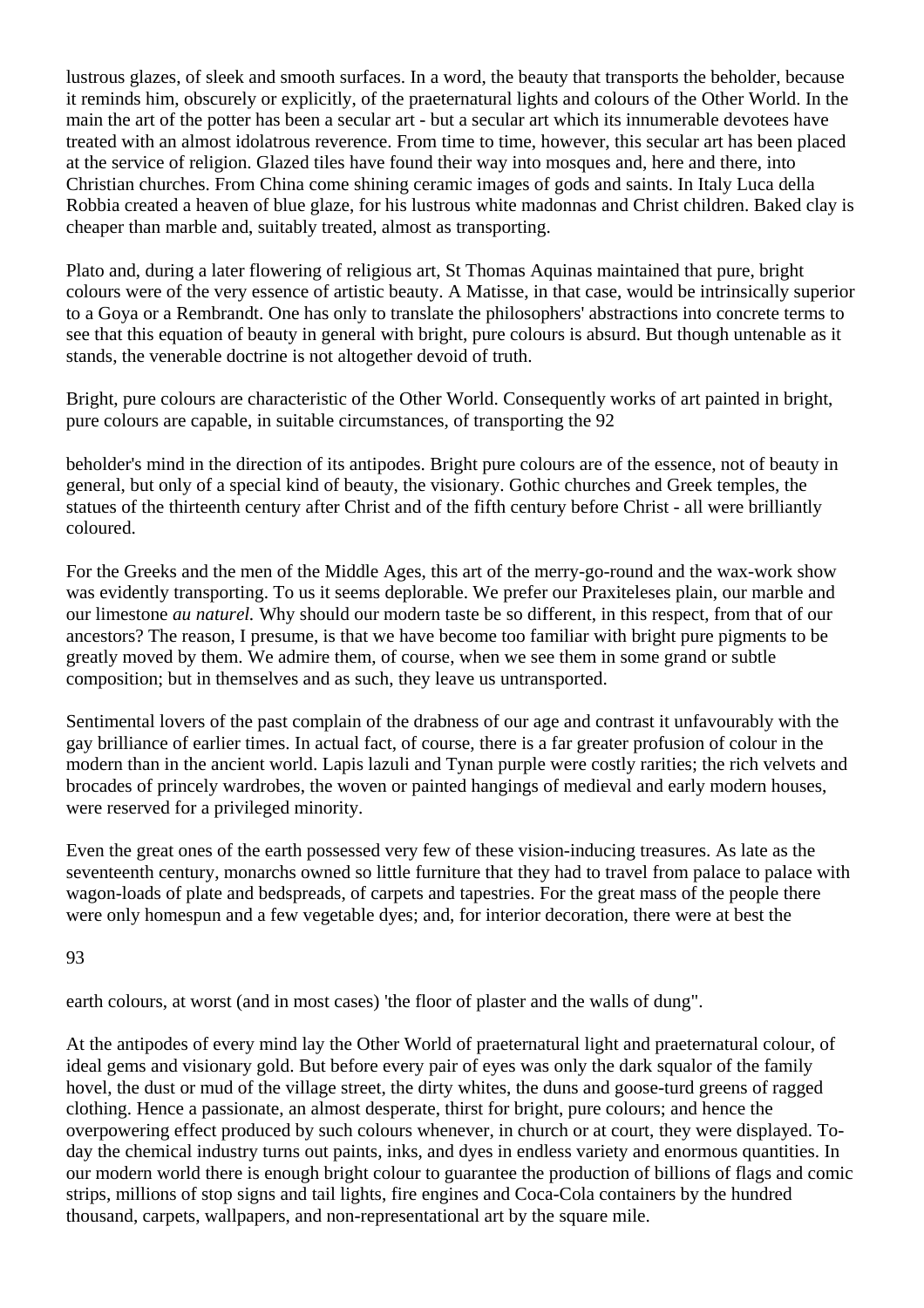Familiarity breeds indifference. We have seen too much pure, bright colour at Woolworth's to find it intrinsically transporting. And here we may note that, by its amazing capacity to give us too much of the best things, modern technology has tended to devaluate the traditional vision-inducing materials. The illumination of a city, for example, was once a rare event, reserved for victories and national holidays, for the canonization of saints and the crowning of kings. Now it occurs nightly and celebrates the virtues of gin, cigarettes, and toothpaste.

In London, fifty years ago, electric sky signs were a novelty, and so rare that they shone out of the misty darkness 'like captain jewels in the carcanet'. Across the Thames, on the old Shot Tower, the gold and ruby letters were magically

94

lovely - *une feerie*. To-day the fairies are gone. Neon is everywhere and, being everywhere, has no effect upon us, except perhaps to make us pine nostalgically for primeval night.

Only in floodlighting do we recapture the unearthly significance which used, in the age of oil and wax, even in the age of gas and the carbon filament, to shine forth from practically any island of brightness in the boundless dark. Under the searchlights Notre-Dame de Paris and the Roman Forum are visionary objects, having power to transport the beholder's mind towards the Other World.\*

Modern technology has had the same devaluating effect on glass and polished metal as it has had on fairy lamps and pure, bright colours. By John of Patmos and his contem-pories walls of glass were conceivable only in the New Jerusalem. To-day they are a feature of every up-to-date office building and bungalow. And this glut of glass has been paralleled by a glut of chrome and nickel, of stainless steel and aluminium and a host of alloys old and new. Metal surfaces wink at us in the bathroom, shine from the kitchen sink, go glittering across country in cars and trams.

Those rich convex reflections, which so fascinated Rembrandt that he never tired of rendering them in paint, are now the commonplaces of home and street and factory.The fine point of seldom pleasure has been blunted. What was once a needle of visionary delight has now become a piece of disregarded linoleum.

I have spoken so far only of vision-inducing materials and

their psychological devaluation by modern technology. It is

time now to consider the purely artistic devices, by means

\*See Appendix III.

95

of which vision-inducing works have been created.

Light and colour tend to take on a praeternatural quality when seen in the midst of environing darkness. Fra Angel-ico's Crucifixion at the Louvre has a black background. So have the frescoes of the Passion painted by Andrea del Castagno for the nuns of Santa Apollonia at Florence. Hence the visionary intensity, the strange transporting power of these extraordinary works. In an entirely different artistic and psychological context the same device was often used by Goya in his etchings. Those flying men, that horse on a tightrope, the huge and ghastly incarnation of Fear - all of them stand out, as though floodlit, against a background of impenetrable night.

With the development of chiaroscuro, in the sixteenth and seventeenth centuries, night came out of the background and installed itself within the picture, which became the scene of a kind of Manichean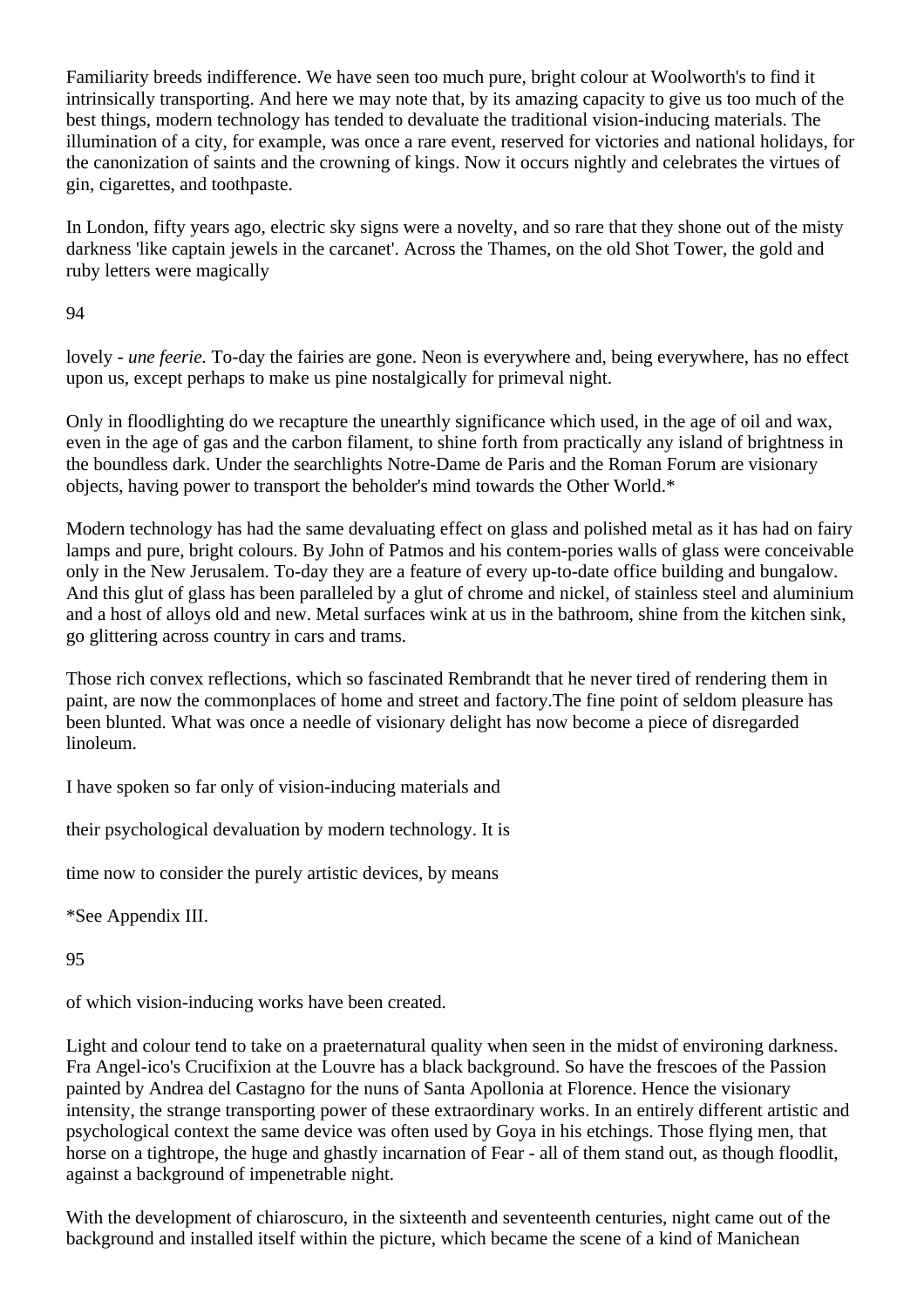struggle between Light and Darkness. At the time they were painted these works must have possessed a real transporting power. To us, who have seen altogether too much of this kind of thing, most of them seem merely theatrical. But a few still retain their magic. There is *Caravaggio's Entombment,* for example; there are a dozen magical paintings by Georges de La Tour;\* there are all those visionary Rembrandts where the lights have the intensity and significance of light at the mind's antipodes, where the darks are full of rich potentialities waiting their turn to become actual, to make themselves glowingly present to our consciousness.

In most cases the ostensible subject-matter of Rembrandt's pictures is taken from real life or the Bible - a boy at his lessons or Bathsheba bathing; a woman wading in a pond or

#### \*See Appendix iv. 96

Christ before His judges. Occasionally, however, these messages from the Other World are transmitted by means of a subject drawn, not from real life or history, but from the realm of archetypal symbols. There hangs in the Louvre a *Meditation du philosophe,* whose symbolical subject-matter is nothing more nor less than the human mind, with its teeming darknesses, its moments of intellectual and visionary illumination, its mysterious stairways winding downwards and upwards into the unknown. The meditating philosopher sits there in his island of inner illumination; and at the opposite end of the symbolic chamber, in another, rosier island, an old woman crouches before the hearth. The firelight touches and transfigures her face, and we see, concretely illustrated, the impossible paradox and supreme truth - that perception is (or at least can be, ought to be) the same as Revelation, that Reality shines out of every appearance, that the One is totally, infinitely present in all particulars.

Along with the praeternatural lights and colours, the gems and the ever-changing patterns, visitors to the mind's antipodes discover a world of sublimely beautiful landscapes, of living architecture, and of heroic figures. The transporting power of many works of art is attributable to the fact that their creators have painted scenes, persons, and objects which remind the beholder of what, consciously or unconsciously, he knows about the Other World at the back of his mind.

Let us begin with the human or, rather, the more than human inhabitants of these far-off regions. Blake called them the Cherubim. And in effect that is what, no doubt, they are - the psychological originals of those beings who, in the theology of every religion, serve as intermediaries between

#### DPH-7 97

man and the Clear Light. The more than human personages of visionary experience never 'do anything". (Similarly the blessed never 'do anything' in heaven.) They are content merely to exist.

Under many names and attired in an endless variety of costumes, these heroic figures of man's visionary experience have appeared in the religious art of every culture. Sometimes they are shown at rest, sometimes in historical or mythological action. But action, as we have seen, does not come naturally to the inhabitants of the mind's antipodes. To be busy is the law of *our* being. The law *of theirs* is to do nothing. When we force these serene strangers to play a part in one of our all too human dramas, we are being false to visionary truth. That is why the most transporting (though not necessarily the most beautiful) representation of 'the Cherubim' are those which show them as they are in their native habitat doing nothing in particular.

And that accounts for the overwhelming, the more than merely aesthetic, impression made upon the beholder by the great masterpieces of religious art. The sculptured figures of Egyptian gods and godkings, the Madonnas and Pan-tocrators of the Byzantine mosaics, the Bodhisattvas and Lohans of China, the seated Buddhas of Khmer, the steles and statues of Copan, the wooden idols of tropical Africa -these have one characteristic in common: a profound stillness. And it is precisely this which gives them their numinous quality, their power to transport the beholder out of the Old World of his everyday experience, far away, towards the visionary antipodes of the human psyche.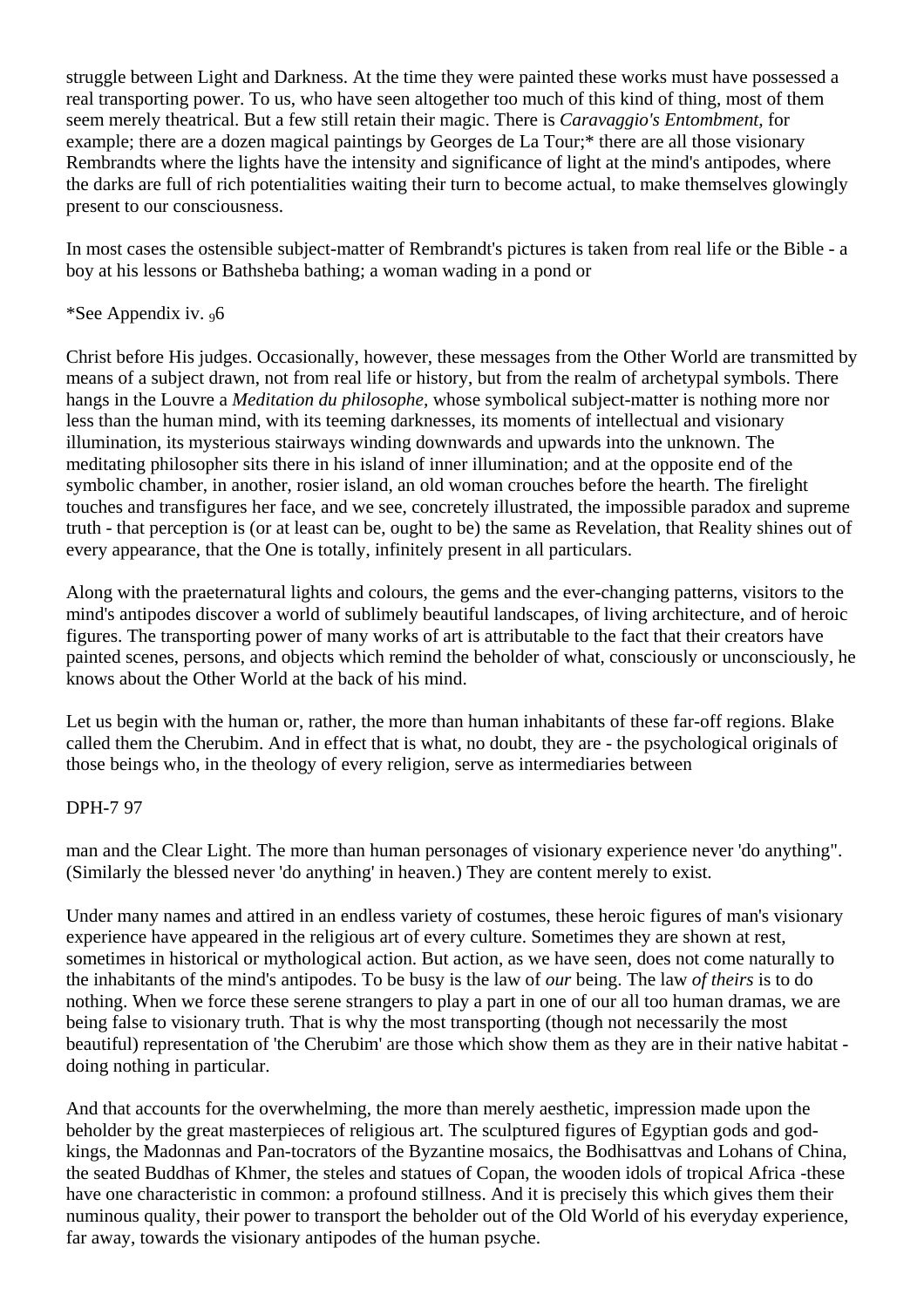There is, of course, nothing intrinsically excellent about static art. Static or dynamic, a bad piece of work is always a bad piece of work. All I mean to imply is that, other things

98

being equal, a heroic figure at rest has a greater transporting power than one which is shown in action.

The Cherubim live in Paradise and the New Jerusalem -in other words, among prodigious buildings set in rich, bright gardens with distant prospects of plain and mountain, of rivers and the sea. This is a matter of immediate experience, a psychological fact which has been recorded in folklore and the religious literature of every age and country. It has not, however, been recorded in pictorial art.

Reviewing the succession of human cultures, we find that landscape painting is either non-existent, or rudimentary, or of very recent development. In Europe a full-blown art of landscape painting has existed for only four or five centuries, in China for not more than a thousand years, in India, for all practical purposes, never.

This is a curious fact that demands an explanation. Why should landscapes have found their way into the visionary literature of a given epoch and a given culture, but not into the painting? Posed in this way, the question provides its own best answer. People may be content with the merely verbal expression of this aspect of their visionary experience and feel no need for its translation into pictorial terms.

That this often happens in die case of individuals is certain. Blake, for example, saw visionary landscapes, 'articulated beyond all that the mortal and perishing nature can produce\* and 'infinitely more perfect and minutely organized than anything seen by the mortal eye'. Here is the description of such a visionary landscape, which Blake gave at one of Mrs Aders' evening parties: 'The other evening, taking a walk, I came to a meadow and at the further corner of it I saw a fold of lambs. Coming nearer, the ground blushed with flowers,

# 99

and the wattled cote and its woolly tenants were of an exquisite pastoral beauty. But I looked again, and it proved to be no living flock, but beautiful sculpture.'

Rendered in pigments, this vision would look, I suppose, like some impossibly beautiful blending of one of Constable's freshest oil sketches with an animal painting in the magically realistic style of Zurbaran's haloed lamb now in the San Diego Museum. But Blake never produced anything remotely resembling such a picture. He was content to talk and write about his landscape visions, and to concentrate in his painting upon 'the Cherubim'.

What is true of an individual artist may be true of a whole school. There are plenty of things which men experience, but do not choose to express; or they may try to express what they have experienced, but in only one of their arts. In yet other cases they will express themselves hi ways having no immediately recognizable affinity to the original experience. In this last context Dr A. K. Coomaraswamy has some interesting things to say about the mystical art of the Far East - the art where 'denotation and connotation cannot be divided' and 'no distinction is felt between what a thing "is" and what it "signifies" '.

The supreme example of such mystical art is the Zen-inspired landscape painting, which arose in China during the Sung period and came to new birth in Japan four centuries later. India and the Near East have no mystical landscape painting; but they have its equivalents -' Vaisnava painting, poetry, and music in India, where the theme is sexual love; and Sufi poetry and music in Persia, devoted to praises of intoxication.'\*

**\*A. K. Coomaraswamy,** *The Transformation of Nature in Art,* **p. 40.**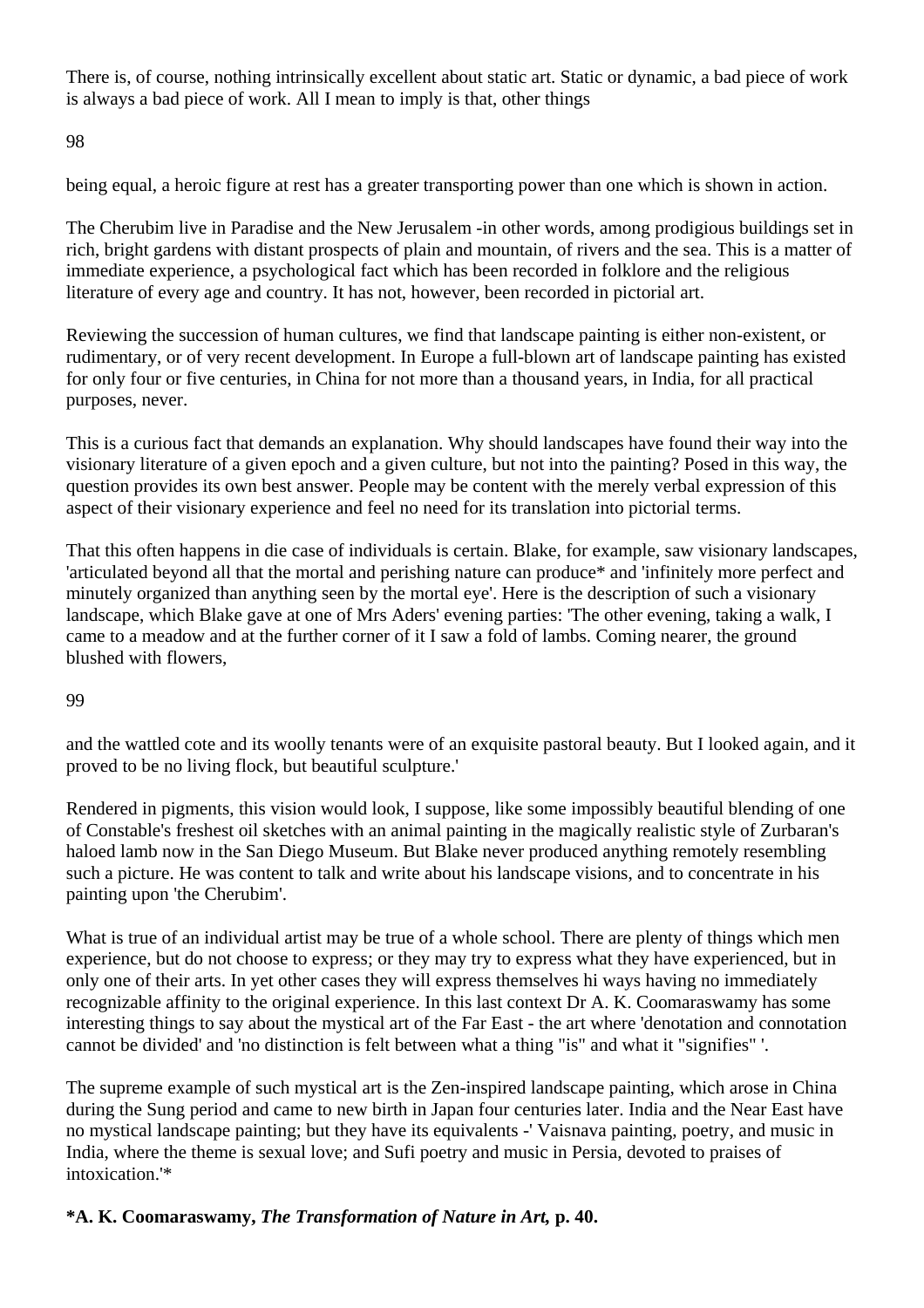#### **100**

'Bed,' as the Italian proverb succinctly puts it, 'is the poor man's opera.' Analogously, sex is the Hindu's Sung; wine, the Persian's Impressionism. The reason being, of course, that the experiences of sexual union and intoxication partake of that essential otherness characteristic of all vision, including that of landscapes.

If, at any time, men have found satisfaction in a certain kind of activity, it is to be presumed that, at periods when this satisfying activity was not manifested, there must have been some kind of equivalent for it. In the Middle Ages, for example, men were preoccupied in an obsessive, an almost maniacal way with words and symbols. Everything in nature was instantly recognized as the concrete illustration of some notion formulated in one of the books or legends currently regarded as sacred.

And yet, at other periods of history men have found a deep satisfaction in recognizing the autonomous otherness of nature, including many aspects of human nature. The experience of this otherness was expressed in terms of art, religion, or science. What were the medieval equivalents of Constable and ecology, of bird watching and Eleusis, of microscopy and the rites of Dionysos and the Japanese Haiku? They were to be found, I suspect, in Saturnalian orgies at one end of the scale and in mystical experience at the other. Shrovetides, May Days, Carnivals - these permitted a direct experience of the animal otherness underlying personal and social identity. Infused contemplation revealed the yet otherer otherness of the divine Not-Self. And somewhere between the two extremes were the experiences of the visionaries and the vision-inducing arts, by means of which it was sought to recapture and re-create those experiences - the art of the jeweller, of the maker of

101

stained glass, of the weaver of tapestries, of the painter, poet, and musician.

In spite of a Natural History that was nothing but a set of drearily moralistic symbols, in the teeth of a theology which, instead of regarding words as the signs of things, treated things and events as the signs of biblical or Aristotelian words, our ancestors remained relatively sane. And they achieved this feat by periodically escaping from the stifling prison of their bumptiously rationalistic philosophy, their anthropomorphic, authoritarian, and non-experimental science, their all too articulate religion, into nonverbal, other than human worlds inhabited by their instincts, by the visionary fauna of their mind's antipodes, and, beyond and yet within all the rest, by the indwelling Spirit.

From this wide-ranging but necessary digression, let us return to the particular case from which we set out. Landscapes, as we have seen, are a regular feature of the visionary experience. Descriptions of visionary landscapes occur in the ancient literature of folklore and religion; but paintings of landscapes do not make their appearance until comparatively recent times. To what has been said, by way of explanation about psychological equivalents, I will add a few brief notes on the nature of landscape paintings as a vision-inducing art. Let us begin by asking a question. "What landscapes - or, more generally, what representations of natural objects -are most transporting, most intrinsically vision-inducing? In the light of my own experiences and of what I have heard other people say about their reactions to works of art, I will risk an answer. Other things being equal (for nothing can make up for lack of talent), the most transporting landscapes are, first, those which represent natural objects a very

102

long way off, and, second, those which represent them at close range.

Distance lends enchantment to the view; but so does propinquity. A Sung painting of far away mountains, clouds> and torrents is transporting; but so are the close-ups of tropical leaves in the Douanier Rousseau's jungles. When I look at the Sung landscape, I am reminded (or one of my not-I's is reminded) of the crags, the boundless expanses of plain, the luminous skies and seas of the mind's antipodes. And those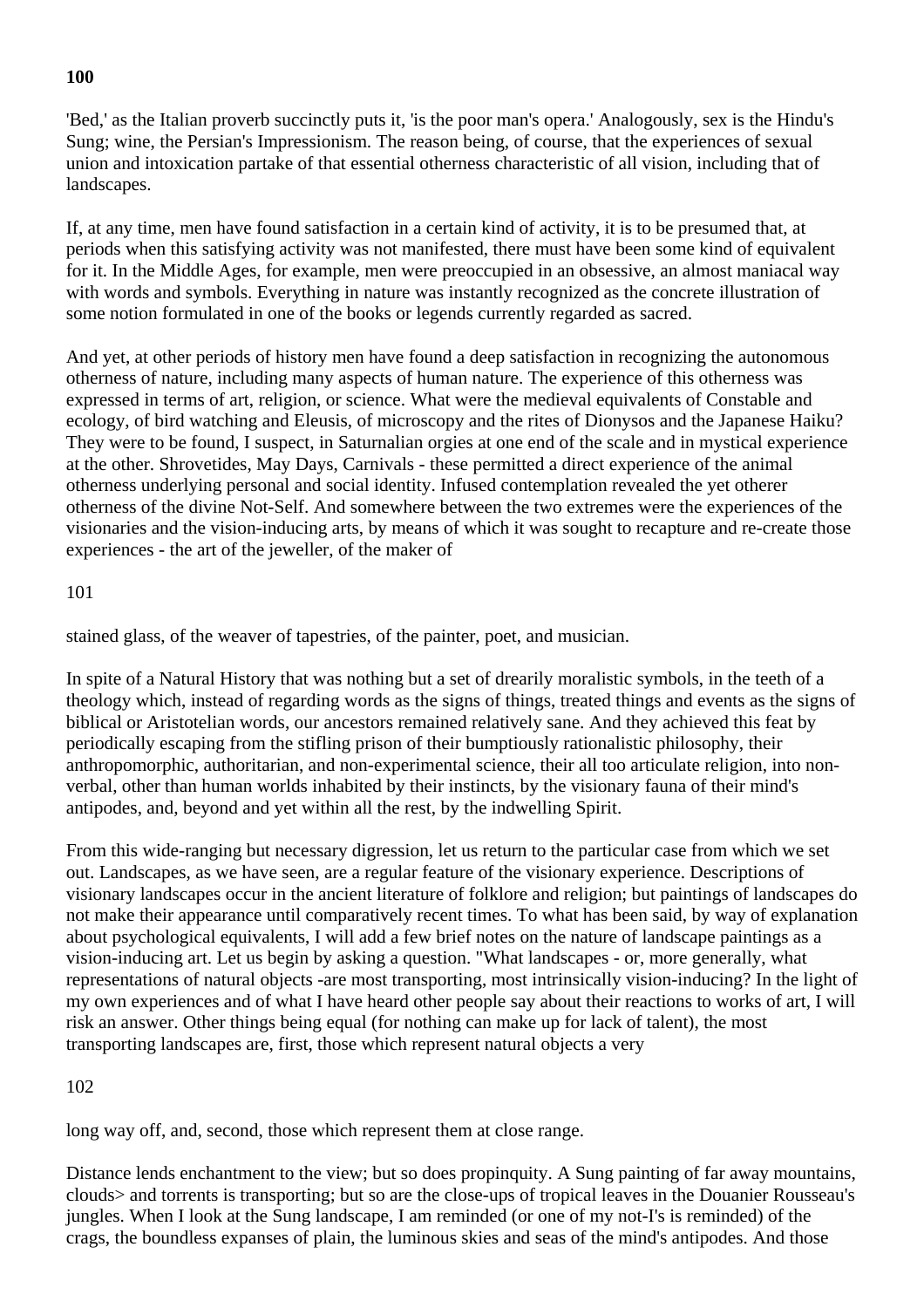disappearances into mist and cloud, those sudden emergences of some strange, intensely definite form, a weathered rock, for example, an ancient pine tree twisted by years of struggle with the wind - these too, are transporting. For they remind me, consciously or unconsciously, of the Other World's essential alienness and unaccountability.

It is the same with the close-up. I look at those leaves with their architecture of veins, their stripes and mottlings, I peer into the depths of interlacing greenery, and something in me is reminded of those living patterns, so characteristic of the visionary world, of those endless births and proliferations of geometrical forms that turn into objects, of things that are for ever being transmuted into other things.

This painted close-up of a jungle is what, on one of its aspects, the Other World is like, and so it transports me, it makes me see with eyes that transfigure a work of art into something else, something beyond art.

I remember - very vividly, though it took place many years ago - a conversation with Roger Fry. We were talking about Monet's *Water Lilies.* They had no right, Roger kept insisting, to be so shockingly unorganized, so totally without a proper compositional skeleton. They were all wrong, artistically speaking. And yet, he had to admit, and

#### 103

yet.... And yet, as I should now say, they were transporting. An artist of astounding virtuosity had chosen to paint a close-up of natural objects seen in their own context and without reference to merely human notions of what's what, or what ought to be what. Man, we like to say, is the measure of all things. For Monet, on this occasion, water lilies were the measure of water lilies; and so he painted them.

The same non-human point of view must be adopted by any artist who tries to render the distant scene. How tiny, in the Chinese painting, are the travellers who make their way along the valley! How frail the bamboo hut on the slope above them! And all the rest of the vast landscape **is** emptiness and silence. This revelation of the wilderness, living its own life according to the laws of its own being, transports the mind towards its antipodes; for primeval Nature bears a strange resemblance to that inner world where no account is taken of our personal wishes or even of the enduring concerns of man in general.

Only the middle distance and what may be called the remoter foreground are strictly human. When we look very near or very far, man either vanishes altogether or loses his primacy. The astronomer looks even further afield than the Sung painter and sees even less of human life. At the other end of the scale the physicist, the chemist, the physiologist pursue the close-up - the cellular close-up, the molecular, the atomic, and sub-atomic. Of that which, at twenty feet, even at arm's length, looked and sounded like a human being no trace remains.

Something analogous happens to the myopic artist and the happy lover. In the nuptial embrace personality is melted down; the individual (it is the recurrent theme of Law-

#### 104

rence's poems and novels) ceases to be himself and becomes a part of the vast impersonal universe.

And so it is with the artist who chooses to use his eyes at the near point. In his work humanity loses its importance, even disappears completely. Instead of men and women playing their fantastic tricks before high heaven, we are asked to consider the lilies, to meditate on the unearthly beauty of 'mere things', when isolated from their utilitarian context and rendered as they are, in and for themselves. Alternatively (or, at an earlier stage of artistic development, exclusively), the non-human world of the near-point is rendered in patterns. These patterns are abstracted for the most part from leaves and flowers - the rose, the lotus, the acanthus, palm, papyrus - and are elaborated, with recurrences and variations, into something transportingly reminiscent of the living geometries of the Other World.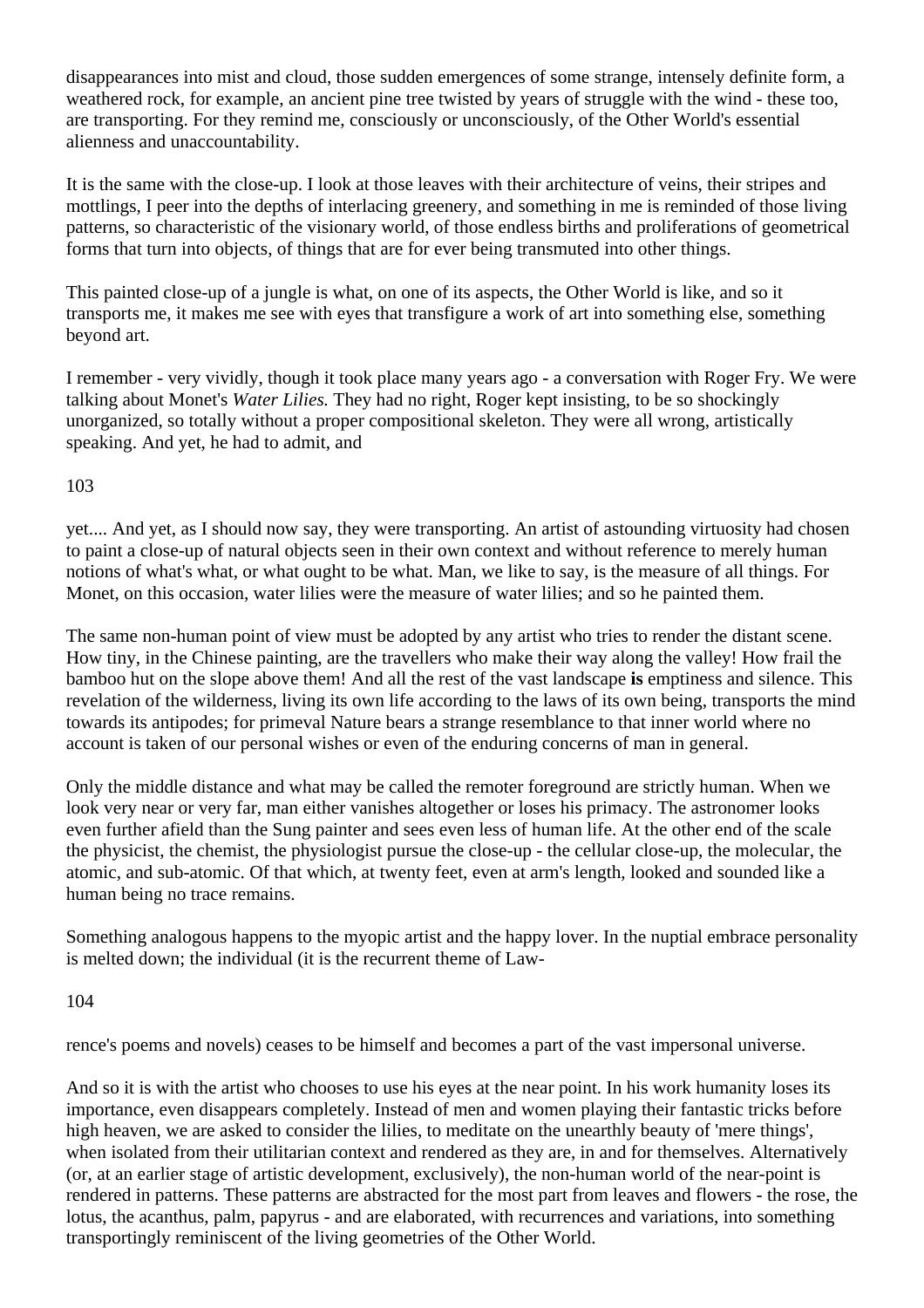Freer and more realistic treatments of Nature at the near-point make their appearance at a relatively recent date - but far earlier than those treatments of the distant scene, to which alone (and mistakenly) we give the name of landscape painting. Rome, for example, had its close-up landscapes. The fresco of a garden, which once adorned a room in Livia's villa, is a magnificent example of this form of art.

For theological reasons, Islam had to be content, for the most part, with 'arabesques' - luxuriant and (as in visions) continually varying patterns, based upon natural objects seen at the near-point. But even in Islam the genuine close-up landscape was not unknown. Nothing can exceed in beauty and in vision-inducing power the mosaics of gardens and buildings hi the great Omayyad mosque at Damascus.

In medievalEurope, despite the prevailing mania for turn-ing every datum into a concept, every immediate experi-

#### 105

ence into a mere symbol of something in a book, realistic close-ups of foliage and flowers were fairly common. We find them carved on the capitals of Gothic pillars, as in the Chapter House of Southwell Minster. We find them in paintings of the chase - paintings whose subject was that ever present fact of medieval life, the forest, seen as the hunter or the strayed traveller sees it, in all its bewildering intricacy of leafy detail.

The frescoes in the papal palace at Avignon are almost the sole survivors of what, even in the time of Chaucer, was a widely practised form of secular art. A century later this art of the forest close-up came to its self-conscious perfection in such magnificent and magical works as Pisanello's *St Hubert* and Paolo Uccello's *Hunt in a Wood,* now in the Ashmolean Museum at Oxford. Closely related to the wall paintings of forest close-ups were the tapestries, with which the rich men of northern Europe adorned their houses. The best of these are vision-inducing works of the highest order. In their own way they are as heavenly, as powerfully reminiscent of what goes on at the mind's antipodes, as are the great masterpieces of landscape painting at the furthest point - Sung mountains in their enormous solitude, Ming rivers interminably lovely, the blue sub-Alpine world of Titian's distances, the England of Constable; the Italics of Turner and Corot; the Provences of Cezanne and Van Gogh; the Ile de France of Sisley and the Ile de France of Vuillard.

Vuillard, incidentally, was a supreme master both of the transporting close-up and of the transporting distant view. His bourgeois interiors are masterpieces of vision-inducing art, compared with which the works of such conscious and so to say professional visionaries as Blake and Odilon Redon seem feeble in the extreme. In Vuillard's interiors every 106

detail however trivial, however hideous even - the pattern of the late Victorian wallpaper, the Art Nouveau bibelot, the Brussels carpet - is seen and rendered as a living jewel; and all these jewels are harmoniously combined into a whole which is a jewel of a yet higher order of visionary intensity. And when the upper middle-class inhabitants of Vuillard's New Jerusalem go for a walk, they find themselves not, as they had supposed, in the department of Seine-et-Oise, but in the Garden of Eden, in an Other World which is yet essentially the same as this world, but transfigured and therefore transporting.\*

I have spoken so far only of the blissful visionary experience and of its interpretation in terms of theology, its translation into art. But visionary experience is not always blissful, It is sometimes terrible. There is hell as well as heaven.

Like heaven, the visionary hell has its praeternatural light and its praeternatural significance. But the significance is intrinsically appalling and the light is 'the smoky light' of the *Tibetan Book of the Dead,*  the 'darkness visible' of Milton. In the *Journal d'une schizophrene,\*\** the autobiographical record of a young girl's passage through madness, the world of the schizophrenic is called *le pays d'eclairement -* 'the country of lit-upness'. It is a name which a mystic might have used to denote his heaven.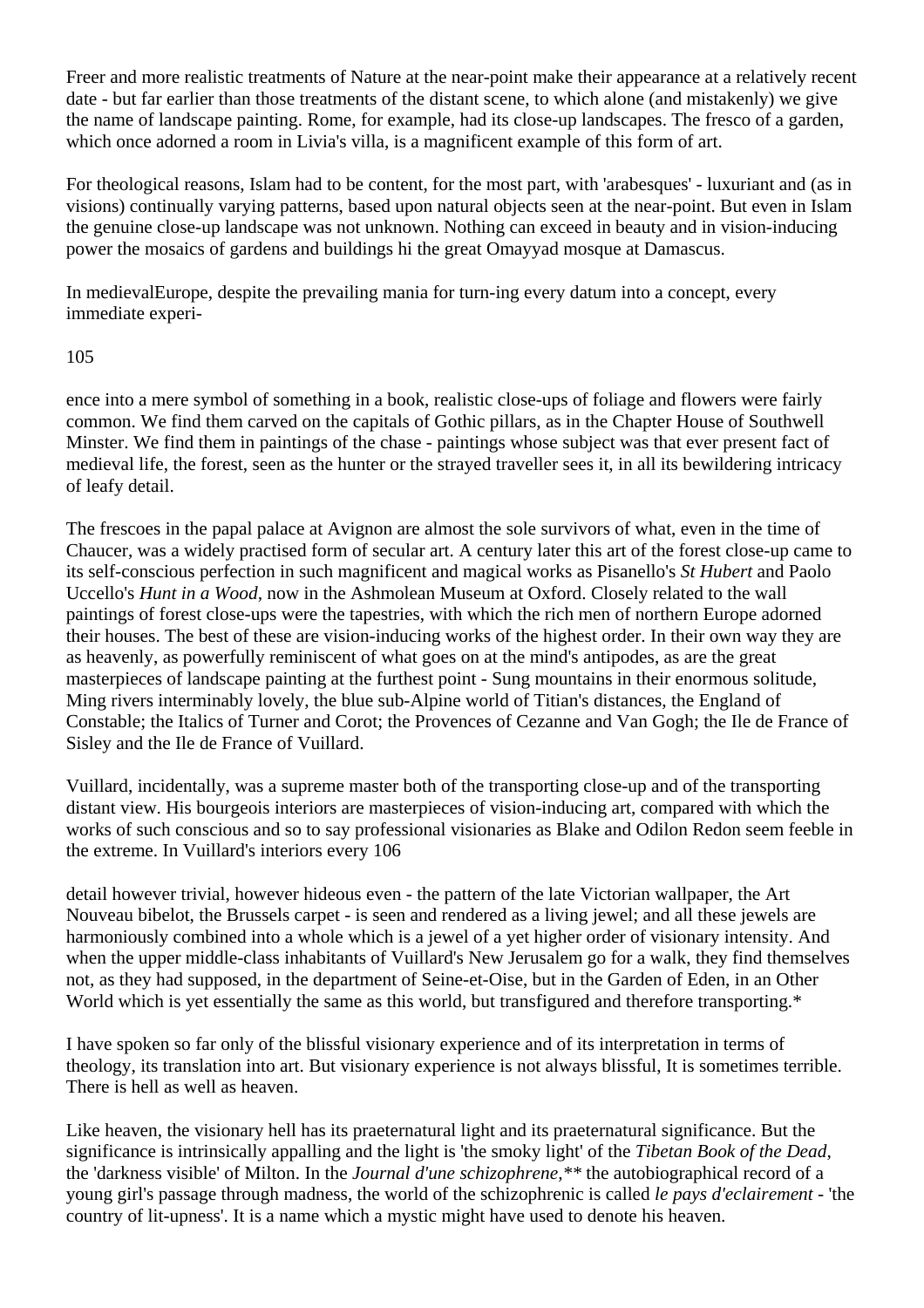But for poor Renee, the schizophrenic, the illumination is infernal - an intense electric glare without a shadow, ubiquitous and implacable. Everything that, for healthy visionaries, is a source of bliss, brings to Renee only fear and a nightmarish sense of unreality. The summer sunshine is

\*See Appendix V.

\*\*M. A. Sechehaye. Paris, 1950.

107

malignant; the gleam of polished surfaces is suggestive, not of gems, but of machinery and enamelled tin; the intensity of existence which animates every object, when seen at close range and out of its utilitarian context, is felt as a menace.

And then there is the horror of infinity. For the healthy visionary, the perception of the infinite in a finite particular is a revelation of divine immanence; for Renee, it was a revelation of what she calls 'the System', the vast cosmic mechanism which exists only to grind out guilt and punishment, solitude and unreality.\*

Sanity is a matter of degree, and there are plenty of visionaries who see the world as Renee saw it, but contrive, none the less, to live outside the asylum. For them, as for the positive visionary, the universe is transfigured - but for the worse. Everything in it, from the stars in the sky to the dust under their feet, is unspeakably sinister or disgusting; every event is charged with a hateful significance; every object manifests the presence of an Indwelling Horror, infinite, all-powerful, eternal.

This negatively transfigured world has found its way, from time to time, into literature and the arts. It writhed and threatened in Van Gogh's later landscapes; it was the setting and the theme of all Kafka's stories; it was Gericault's spiritual home;\*\* it was inhabited by Goya during the years of his deafness and solitude; it was glimpsed by Browning when he wrote *Childe Roland;* it had its place, over against the theophanies, in the novels of Charles Williams.

The negative visionary experience is often accompanied by bodily sensations of a very special and characteristic kind. Blissful visions are generally associated with a sense of

\*See Appendix vi. \*\*See Appendix ii.

108

separation from the body, a feeling of de-individualization. (It is, no doubt, this feeling of deindividualization which makes it possible for the Indians who practice the peyote cult to use the drug not merely as a short cut to the visionary world, but also as an instrument for creating a loving solidarity within the participating group.) When the visionary experience is terrible and the world is transfigured for the worse, individualization is intensified and the negative visionary finds himself associated with a body that seems to grow progessively more dense, more tightly packed, until he finds himself at last reduced to being the agonized consciousness of an inspissated lump of matter, no bigger than a stone that can be held between the hands.

It is worth remarking, that many of the punishments described in the various accounts of hell are punishments of pressure and constriction. Dante's sinners are buried in mud, shut up in the trunks of trees, frozen solid in blocks of ice, crushed beneath stones. The *Inferno* is psychologically true. Many of its pains are experienced by schizophrenics, and by those who have taken mescalin or lysergic acid under unfavourable conditions.\*

What is the nature of these unfavourable conditions? How and why is heaven turned into hell? In certain cases the negative visionary experience is the result of predominantly physical causes. Mescalin tends,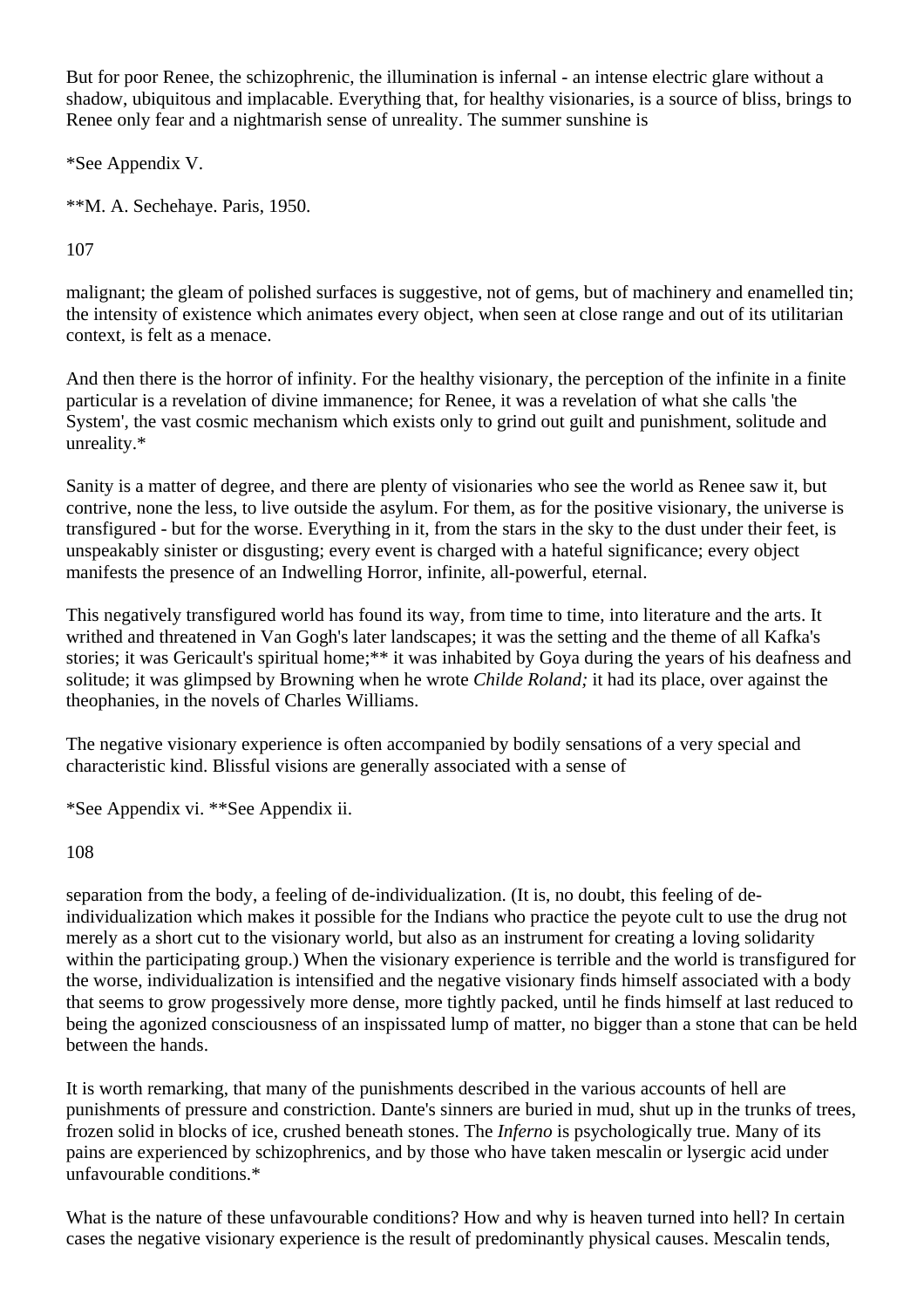after ingestion, to accumulate in the liver. If the liver is diseased, the associated mind may find itself in hell. But what is more important for our present purposes is the fact that negative visionary experience may be induced by purely psychological means. Fear and anger bar the way to the heavenly Other World and plunge the mescalin taker into hell. \*See Appendix viii.

#### 109

And what is true of the mescalin taker is also true of the person who sees visions spontaneously or under hypnosis. Upon this psychological foundation has been reared the theological doctrine of saving faith - a doctrine to be met with in all the great religious traditions of the world. Eschatologists have always found it difficult to reconcile their rationality and their morality with the brute facts of psychological experience. As rationalists and moralists, they feel that good behaviour should be rewarded and that the virtuous deserve to go to heaven. But as psychologists they know that virtue is not the sole or sufficient condition of blissful visionary experience. They know that works alone are powerless and that it is faith, or loving confidence, which guarantees that visionary experience shall be blissful.

Negative emotions - the fear which is the absence of confidence, the hatred, anger, or malice which exclude love - are the guarantee that visionary experience, if and when it comes, shall be appalling. The Pharisee is a virtuous man; but his virtue is of the kind which is compatible with negative emotion. His visionary experiences are therefore likely to be infernal rather than blissful.

The nature of the mind is such that the sinner who repents and makes an act of faith in a higher power is more likely to have a blissful visionary experience than is the self-satisfied pillar of society with his righteous indignations, his anxiety about possessions and pretensions, his ingrained habits of blaming, despising, and condemning. Hence the enormous importance attached, in all the great religious traditions, to the state of mind at the moment of death.

Visionary experience is not the same as mystical experience. Mystical experience is beyond the realm of opposites. Visionary experience is still within that realm. Heaven

# **no**

entails hell, and 'going to heaven' is no more liberation than is the descent into horror. Heaven is merely a vantage point from which the divine Ground can be more clearly seen than on the level of ordinary individualized existence.

If consciousness survives bodily death, it survives, presumably, on every mental level - on the level of mystical experience, on the level of blissful visionary experience, on the level of infernal visionary experience, and on the level of everyday individual existence.

In life, even the blissful visionary experience tends to change its sign if it persists too long. Many schizophrenics have their times of heavenly happiness; but the fact that (unlike the mescalin taker) they do not know when, if ever, they will be permitted to return to the reassuring banality of everyday experience causes even heaven to seem appalling. But for those who, for whatever reason, are appalled, heaven turns into hell, bliss into horror, the Clear Light into the hateful glare of the land of lit-upness.

Something of the same kind may happen in the posthumous state. After having had a glimpse of the unbearable splendour of ultimate Reality, and after having shuttled back and forth between heaven and hell, most souls find it possible to retreat into that more reassuring region of the mind, where they can use their own and other people's wishes, memories, and fancies to construct a world very like that in which they lived on earth.

Of those who die an infinitesimal minority are capable of immediate union with the divine Ground, a few are capable of supporting the visionary bliss of heaven, a few find themselves in the visionary horrors of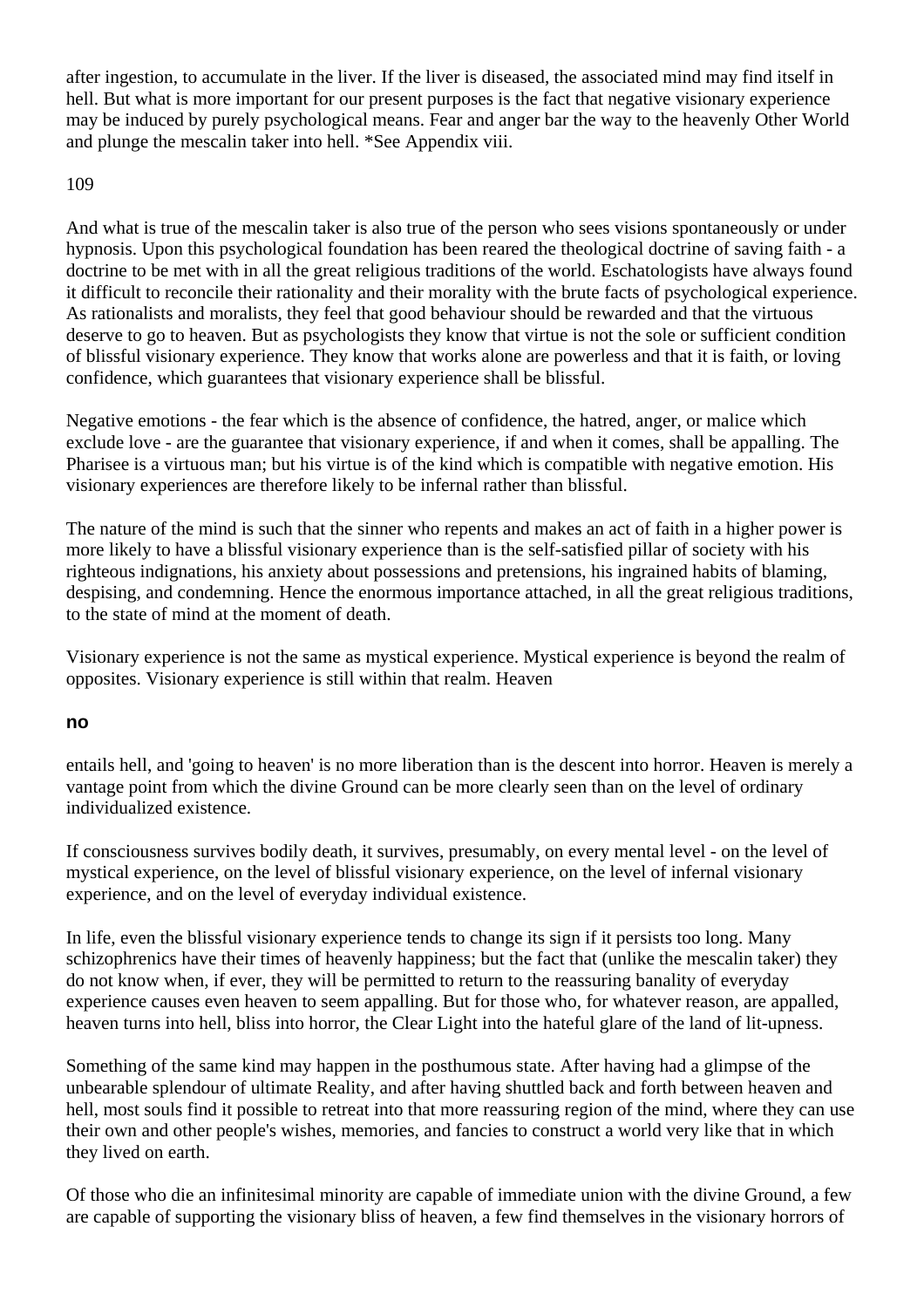hell and are unable to escape; the great majority end up in the kind of world described by Swedenborg and the mediums. From this

# **in**

world it is doubtless possible to pass, when the necessary conditions have been fulfilled, to worlds of visionary bliss or the final enlightenment.

My own guess is that modern spiritualism and ancient tradition are both correct. There *is* a posthumous state of the kind described in Sir Oliver Lodge's book, *Raymond;* but there is also a heaven of blissful visionary experience; there is also a hell of the same kind of appalling visionary experience as is suffered here by schizophrenics and some of those who take mescalin; and there is also an experience, beyond time, of union with the divine Ground.

# *Appendix I*

Two other, less effective aids to visionary experience deserve mention - carbon dioxide and the stroboscopic lamp. A mixture (completely non-toxic) of seven parts of oxygen and three of carbon dioxide produces, in those who inhale it, certain physical and psychological changes, which have been exhaustively described by Meduna. Among these changes the most important, in our present context, is a marked enhancement of the ability to 'see things', when the eyes are closed. In some cases only swirls of patterned colour are seen. In others there may be vivid recalls of past experiences. (Hence the value of CO<sub>2</sub> as a therapeutic agent.) In yet other cases carbon dioxide transports the subject to the Other World at the antipodes of his everyday consciousness, and he enjoys very briefly visionary experiences entirely unconnected with his own personal history or with the problems of the human race in general.

In the light of these facts it becomes easy to understand the rationale of yogic breathing exercises. Practised systematically, these exercises result, after a time, in prolonged suspensions of breath. Long suspensions of breath lead to a high concentration of carbon dioxide in the lungs and blood, and this increase in the concentration of  $CO_2$  lowers the efficiency of the brain as a reducing valve and permits the entry into consciousness of experiences, visionary or mystical, from 'out there'.

Prolonged and continuous shouting or singing may produce similar, but less strongly marked, results. Unless they are highly trained, singers tend to breathe out more than they

# DPH-8 113

breathe in. Consequently the concentration of carbon dioxide in the alveolar air and the blood is increased and, the efficiency of the cerebral reducing valve being lowered, visionary experience becomes possible. Hence the interminable 'vain repetitions' of magic and religion. The chanting of the *curandero,* the medicine-man, the shaman; the endless psalm-singing and sutra-intoning of Christian and Buddhist monks; the shouting and howling, hour after hour, of revivalists - under all the diversities of theological belief and aesthetic convention, the psychochemico-physiological intention remains constant. To increase the concentration of  $CO_2$  in the lungs and blood and so to lower the efficiency of the cerebral reducing valve, until it will admit biologically useless material from Mind-at-Large - this, though the shouters, singers, and mutterers did not know it, has been at all times the real purpose and point of magic spells, of mantrams, litanies, psalms, and sutras. 'The heart,' said Pascal, 'has its reasons.' Still more cogent and much harder to unravel are the reasons of the lungs, the blood, and the enzymes, of neurones and synapses. The way to the super-conscious is through the subconscious, and the way, or at least one of the ways, to the subconscious is through the chemistry of individual cells.

With the stroboscopic lamp we descend from chemistry to the still more elementary realm of physics. Its rhythmically flashing light seems to act directly, through the optic nerves, on the electrical manifestations of the brain's activity. (For this reason there is always a slight danger involved in the use of the stroboscopic lamp. Some persons suffer from *petit mal* without being made aware of the fact by any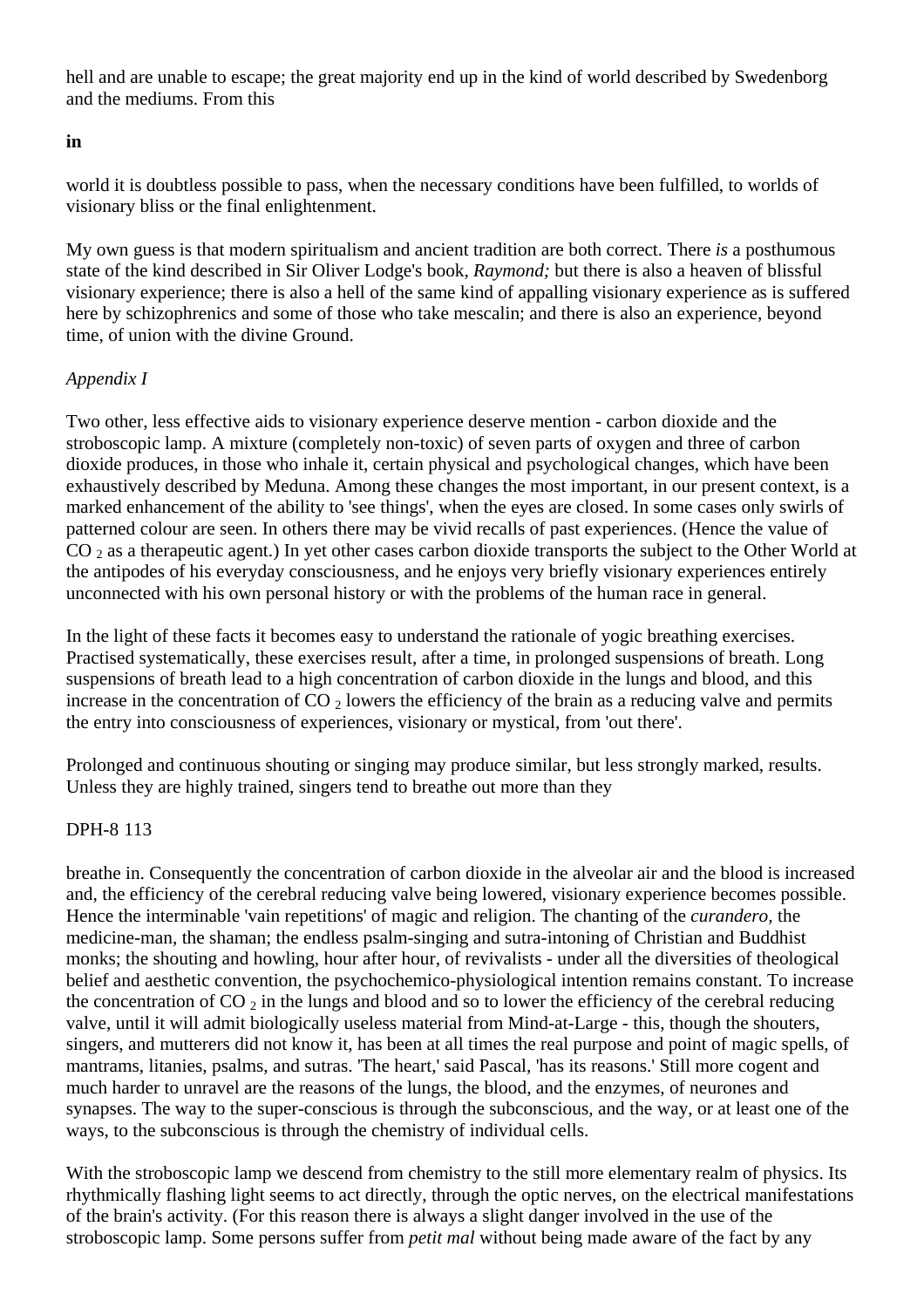clear-cut and unmistakable symptoms. Exposed to a stroboscopic lamp, such persons may go into a fullblown epileptic fit. The risk

# 114

is not very great; but it must always be recognized. One case in eighty may turn out badly.)

To sit, with eyes closed, in front of a stroboscopic lamp is a very curious and fascinating experience. No sooner is the lamp turned on than the most brilliantly coloured patterns make themselves visible. These patterns are not static, but change incessantly. Their prevailing colour is a function of the stroboscope's rate of discharge. When the lamp is flashing at any speed between ten to fourteen or fifteen times a second, the patterns are prevailingly orange and red. Green and blue make their appearance when the rate exceeds fifteen flashes a second. After eighteen or nineteen, the patterns become white and grey. Precisely why we should see such patterns under the stroboscope is not known. The most obvious explanation would be in terms of the interference of two or more rhythms - the rhythm of the lamp and the various rhythms of the brain's electrical activity. Such interferences may be translated by the visual centre and optic nerves into something, of which the mind becomes conscious as a coloured, moving pattern. Far more difficult to explain is the fact, independently observed by several experimenters, that the stroboscope tends to enrich and intensify the visions induced by mescalin or lysergic acid. Here, for example, is a case communicated to me by a medical friend. He had taken lysergic acid and was seeing, with his eyes shut, only coloured, moving patterns. Then he sat down in front of a stroboscope. The lamp was turned on and, immediately, abstract geometry was transformed into what my friend described as 'Japanese landscapes' of surpassing beauty. But how on earth can the interference of two rhythms produce an arrangement of electrical impulses interpretable as a living, self-modulating Japanese landscape

# 115

unlike anything the subject has ever seen, suffused with praeternatural light and colour, and charged with praeter-natural significance?

This mystery is merely a particular case of a larger, more comprehensive mystery - the nature of the relations between visionary experience and events on the cellular, chemical, and electrical levels. By touching certain areas of the brain with a very fine electrode, Penfield has been able to induce the recall of a long chain of memories relating to some past experience. This recall is not merely accurate on every perceptual detail; it is also accompanied by all the emotions which were aroused by the events when they originally occurred. The patient, who is under a local anaesthetic, finds himself simultaneously in two times and places - in the operating room, now, and in his childhood home, hundreds of miles away and thousands of days in the past. Is there, one wonders, some area in the brain from which the probing electrode could elicit Blake's Cherubim, or Weir Mitchell's self-transforming Gothic tower encrusted with living gems, or my friend's unspeakably lovely Japanese landscapes? And if, as I myself believe, visionary experiences enter our consciousness from somewhere 'out there' in the infinity of Mind-at-Large, what sort of an *ad hoc* neurological pattern is created for them by the receiving and transmitting brain? And what happens to this *ad hoc* pattern, when the vision is ' over? Why do all visionaries insist on the impossibility of recalling, in anything even faintly resembling its original form and intensity, their transfiguring experiences? How many questions - and, as yet, how few answers!

# *Appendix II*

In the Western world visionaries and mystics are a good deal less common than they used to be. There are two principal reasons for this state of affairs - a philosophical reason and a chemical reason. In the currently fashionable picture of the universe there is no place for valid transcendental experience. Consequently those who have had what they regard as valid transcendental experiences are looked upon with suspicion, as being either lunatics or swindlers. To be a mystic or a visionary is no longer creditable.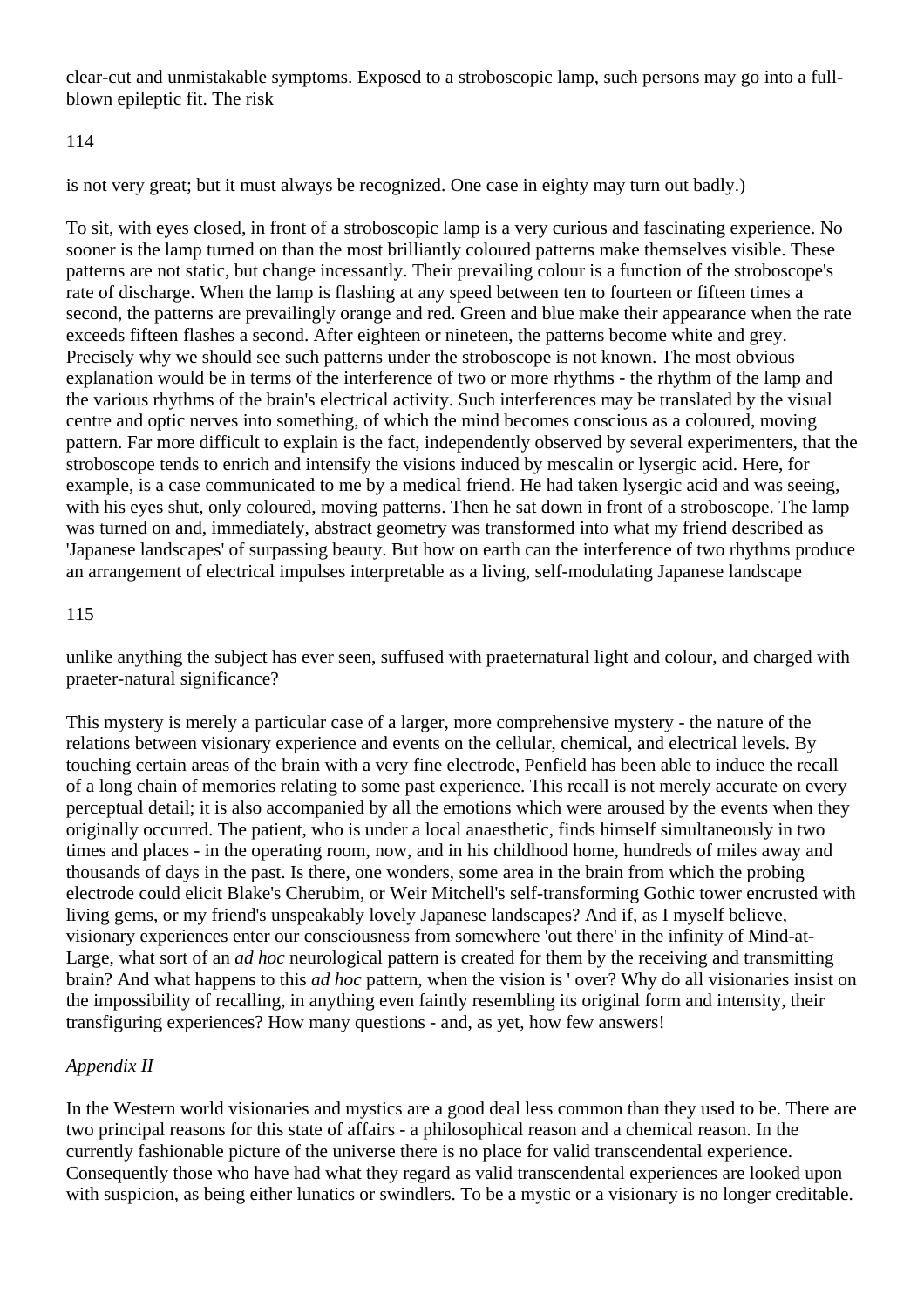But it is not only our mental climate that is unfavourable to the visionary and the mystic; it is also our chemical environment - an environment profoundly different from that in which our forefathers passed their lives.

The brain is chemically controlled, and experience has shown that it can be made permeable to the (biologically speaking) superfluous aspects of Mind-at-Large by modifying the (biologically speaking) normal chemistry of the body.

For almost half of every year our ancestors ate no fruit, no green vegetables, and (since it was impossible for them to feed more than a few oxen, cows, swine, and poultry during the winter months) very little butter or fresh meat, and very few eggs. By the beginning of each successive spring, most of them were suffering, mildly or acutely, from scurvy, due to lack of vitamin *C,* and pellagra, caused by a shortage in their diet of the B complex. The distressing physical symptoms of these diseases are associated with no less distressing psychological symptoms.\*

**\*See** *The Biology of Human Starvation,* **by A. Keys (University of Minne**sota Press 1950); also the recent (1955) reports of .the work on the role of vitamin deficiencies in mental disease carried out by Dr George Watson and his associates in Southern California.

# **II?**

The nervous system is more vulnerable than the other tissues of the body; consequently vitamin deficiencies tend to affect the state of mind before they affect, at least in any very obvious way, the skin, bones, mucous membranes, muscles, and viscera. The first result of an inadequate diet is a lowering of the efficiency of the brain as an instrument for biological survival. The undernourished person tends to be afflicted by anxiety, depression, hypochondria, and feelings of anxiety. He is also liable to see visions; for when the cerebral reducing valve has its efficiency reduced, much (biologically speaking) useless material flows into consciousness from 'out there', in Mind-at-Large.

Much of what the earlier visionaries experienced was terrifying. To use the language of Christian theology, the Devil revealed himself in their visions and ecstasies a good deal more frequently than did God. In an age when vitamins were deficient and a belief in -Satan universal, this was not surprising. The mental distress, associated with even mild cases of pellagra and scurvy, was deepened by fears of damnation and a conviction that the powers of evil were omnipresent. This distress was apt to tinge with its own dark colouring the visionary material, admitted to consciousness through a cerebral valve whose efficiency had been impaired by underfeeding. But in spite of their preoccupations with eternal punishment and in spite of their deficiency disease, spiritually minded ascetics often saw heaven and might even be aware, occasionally, of that divinely impartial One, in which the polar opposites are reconciled. For a glimpse of beatitude, for a foretaste of unitive knowledge,

#### 118

no price seemed too high. Mortification of the body may produce a host of undesirable mental symptoms; but it may also open a door into a transcendental world of Being, Knowledge, and Bliss. That is why, in spite of its obvious disadvantages, almost all aspirants to the spiritual life have, in the past, undertaken regular courses of bodily mortification.

So far as vitamins were concerned, every medieval winter was a long involuntary fast, and this involuntary fast was followed, during Lent, by forty days of voluntary abstinence-Holy Week found the faithful marvellously well prepared, so far as their body chemistry was concerned, for its tremendous incitements to grief and joy, for seasonable remorse of conscience and a self-transcending identification with the risen Christ. At this season of the highest religious excitement and the lowest vitamin intake, ecstasies and visions were almost a commonplace. It was only to be expected.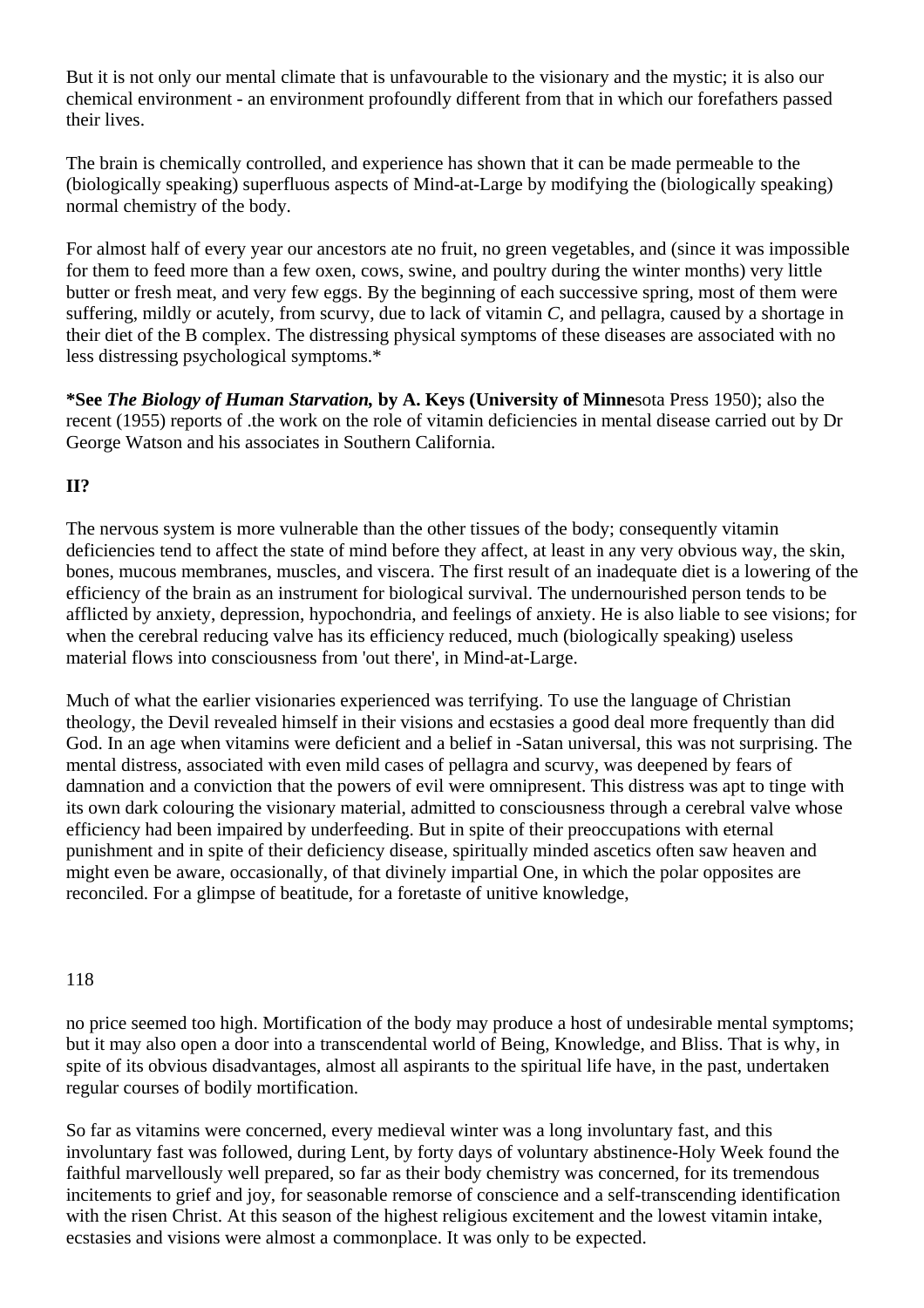For cloistered contemplatives, there were several Lents in every year. And even between fasts their diet was meagre in the extreme. Hence those agonies of depression and scrupulosity described by so many spiritual writers; hence their frightful temptations to despair and self-slaughter. But hence too those 'gratuitous graces', in the forms of heavenly visions and locutions, of prophetic insights, of telepathic 'discernments of spirits'. And hence, finally, their 'infused contemplation', their 'obscure knowledge' of the One in all.

Fasting was not the only form of physical mortification resorted to by the earlier aspirants to spirituality. Most of them regularly used upon themselves the whip of knotted leather or even of iron wire. These beatings were the equivalent of fairly extensive surgery without anaesthetics, and their effects on the body chemistry of the penitent were

#### 119

considerable. Large quantities of histamine and adrenalin were released while the whip was actually being plied; and when the resulting wounds began to fester (as wounds practically always did before the age of soap), various toxic substances, produced by the decomposition of protein, found their way into the bloodstream. But histamine produces shock, and shock affects the mind no less profoundly than the body. Moreover, large quantities of adrenalin may cause hallucinations, and some of the products of its decomposition are known to induce symptoms resembling those of schizophrenia. As for toxins from wounds - these upset the enzyme systems regulating the brain, and lower its efficiency as an instrument for getting on in a world where the biologically fittest survive. This may explain why the Cure d'Ars used to say that, in the days when he was free to flagellate himself without mercy, God would refuse him nothing. In other words, when remorse, self-loathing, and the fear of hell release adrenalin, when selfinflicted surgery releases adrenalin and histamine, and when infected wounds release decomposed protein into the blood, the efficiency of the cerebral reducing valve is lowered and unfamiliar aspects of Mind-at-Large (including psi phenomena, visions, and, if he is philosophically and ethically prepared for it, mystical experiences) will flow into the ascetic's consciousness.

Lent, as we have seen, followed a long period of involuntary fasting. Analogously, the effects of selfflagellation were supplemented, in earlier times, by much involuntary absorption of decomposed protein. Dentistry was non-existent, surgeons were executioners, and there were no safe antiseptics. Most people, therefore, must have lived out then-lives with focal infections; and focal infections, though out of fashion as the cause of *all* the ills that flesh is heir to, can

# **120**

certainly lower the efficiency of the cerebral reducing valve.

And the moral of all this is - what? Exponents of a Noth-ing-But philosophy will answer that, since changes in body chemistry can create the conditions favourable to visionary and mystical experience, visionary and mystical experience cannot be what they claim to be - what, for those who have had them, they self-evidently are. But this, of course, is a *non sequitur.*

A similar conclusion will be reached by those whose philosophy is unduly 'spiritual'. God, they will insist, is a spirit and is to be worshipped in spirit. Therefore an experience which is chemically conditioned cannot be an experience of the divine. But, in one way or another, *all* our experiences are chemically conditioned, and if we imagine that some of them are purely 'spiritual', purely 'intellectual', purely 'aesthetic', it is merely because we have never troubled to investigate the internal chemical environment at the moment of their occurrence. Furthermore, it is a matter of historical record that most contemplatives worked systematically to modify their body chemistry, with a view to creating the internal conditions favourable to spiritual insight. When they were not starving themselves into low blood sugar and a vitamin deficiency, or beating themselves into intoxication by histamine, adrenalin, and decomposed protein, they were cultivating insomnia and praying for long periods in uncomfortable positions, in order to create the psycho-physical symptoms of stress. In the intervals they sang interminable psalms, thus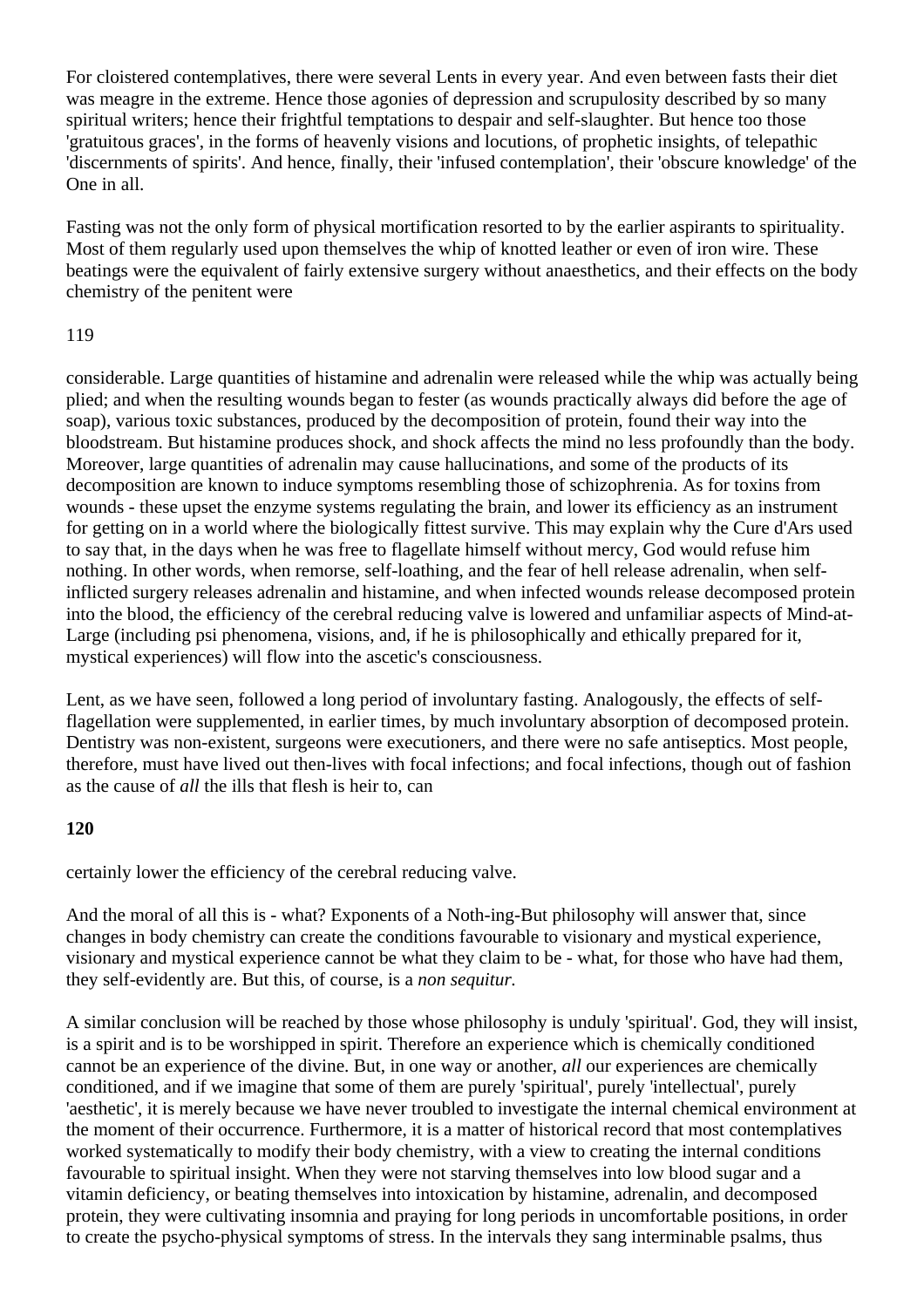increasing the amount of carbon dioxide in the lungs and the blood-stream, or, if they were Orientals, they did breathing exercises to accomplish the same purpose. To-day we know how to lower the efficiency of the cerebral reducing valve by direct chemical

# 121

action, and without die risk of inflicting serious damage on the psycho-physical organism. For an aspiring mystic to revert, in the present state of knowledge, to prolonged fasting and violent self-flagellation would be as senseless as it would be for an aspiring cook to behave like Charles Lamb's Chinaman, who burned down the house in order to roast a pig. Knowing as he does (or at least as he can know, if he so desires) what are the chemical conditions of transcendental experience, the aspiring mystic should turn for technical help to the specialists - in pharmacology, in biochemistry, in physiology and neurology, in psychology and psychiatry and parapsychology. And on their part, of course, the specialists (if any of them aspire to be genuine men of science and complete human beings) should turn, out of their respective pigeon-holes, to the artist, the sibyl, the visionary, the mystic - all those, in a word, who have had experience of the Other World and who know, in their different ways, what to do with that experience.

# *Appendix III*

Vision-like effects and vision-inducing devices have played a greater part in popular entertainment than in the fine arts. Fireworks, pageantry, theatrical spectacle - these are essentially visionary arts. Unfortunately they are also ephemeral arts, whose earlier masterpieces are known to us only by report. Nothing remains of all the Roman triumphs, the medieval tournaments, the Jacobean masques, the long succession of state entries and coronations, of royal marriages and solemn decapitations, of canonizations and the funerals of Popes. The best that can be hoped for such magnificences is that they may 'live in Settle's numbers one day more'.

An interesting feature of these popular visionary arts is their close dependence upon contemporary technology. Fireworks, for example, were once no more than bonfires (and to this day, I may add, a good bonfire on a dark night remains one of the most magical and transporting of spectacles. Looking at it, one can understand the mentality of the Mexican peasant, who sets out to burn an acre of woodland in order to plant his maize, but is delighted when, by a happy accident, a square mile or two goes up in bright, apocalyptic flame). True pyrotechny began (in Europe at least, if not in China) with the use of combustibles in sieges and naval battles. From war it passed, in due course, to entertainment. Imperial Rome had its firework displays, some of which, even in its decline, were elaborate in the extreme. Here is Claudian's description of the show put on by Manlius Theodoras in A.D. 399.

*Mobile ponderibus descendat pegma reductis inque chori speciem spargentes ardua flammas*

# 123

*scaena rotet varios, et fingat Mulciber orbis per tabulas impune vagos pictaeque citato ludant igne trabes, et non permissa morari fida per innocuas errent incendia turres.* 'Let the counterweights be removed,' Mr Platnauer translates with a straightforwardness of language that does less than justice to the syntactical extravagances of the original, 'and let the mobile crane descend, lowering on to the lofty stage men who, wheeling chorus-wise, scatter flames. Let Vulcan forge balls of fire to roll innocuously across the boards. Let the flames appear to play about the sham beams of the scenery and a tame conflagration, never allowed to rest, wander among the untouched towers."

After the fall of Rome, pyrotechny became, once more, exclusively a military art. Its greatest triumph was the invention by Callinicus, about A.D. 650, of the famous Greek Fire - the secret weapon which enabled a dwindling Byzantine Empire to hold out for so long against its enemies.

During the Renaissance fireworks re-entered the world of popular entertainment. With every advance in the science of chemistry, they became more and more brilliant. By the middle of the nineteenth century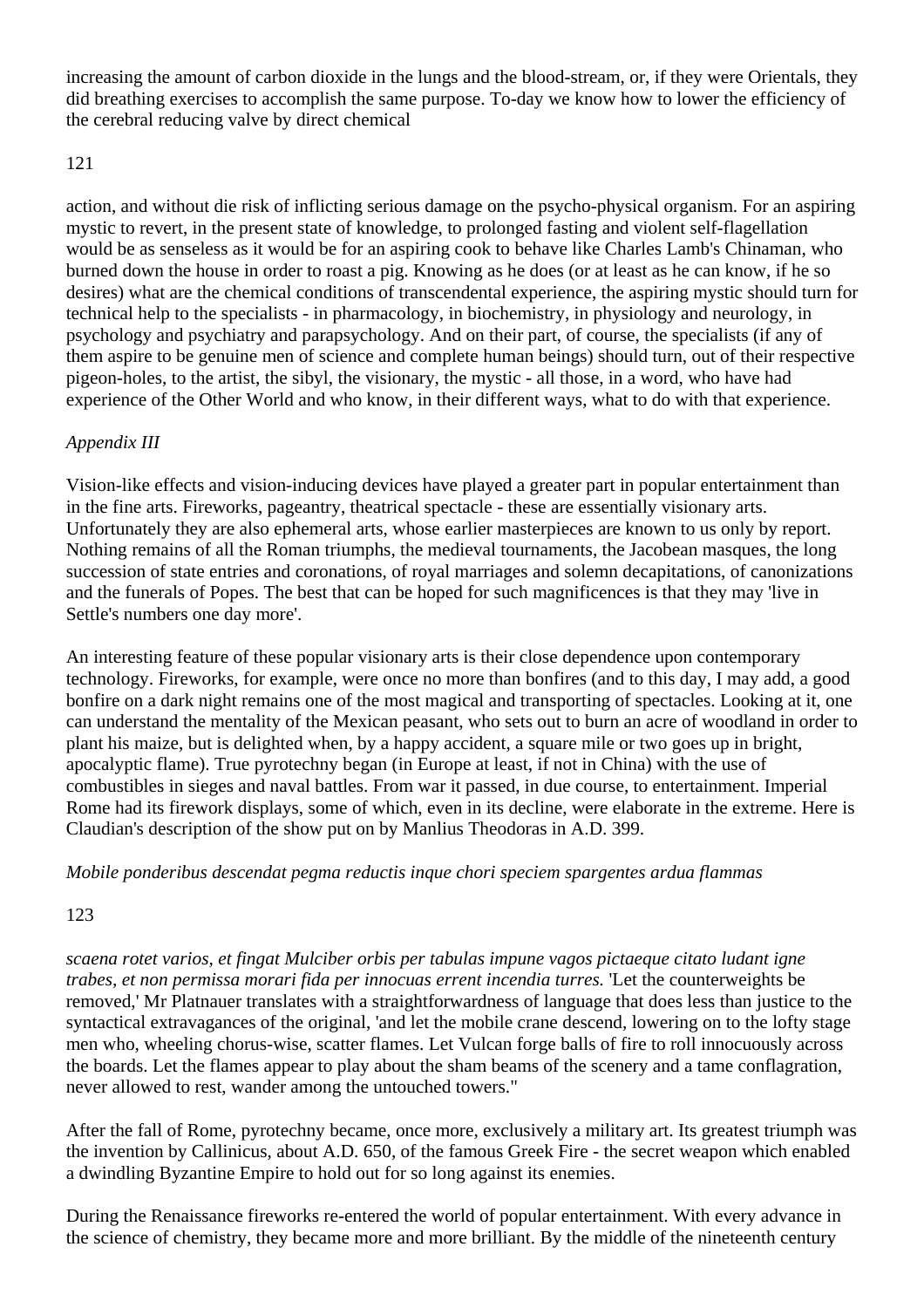pyrotechny had reached a peak of technical perfection and was capable of transporting vast multitudes of spectators towards the visionary antipodes of minds which, consciously, were respectable Methodist, Puseyites, Utilitarians, disciples of Mill or Marx, of Newman, or Bradlaugh, or Samuel Smiles. In the Piazza del Popolo, at Ranelagh and the Crystal Palace, on every Fourth and Fourteenth of July, the popular subconscious was reminded by the crimson glare of strontium, by copper blue and barium green and sodium yellow, of that Other World, down under, in the psychological equivalent of Australia.

#### 124

Pageantry is a visionary art which has been used, from time immemorial, as a political instrument. The gorgeous fancy dress worn by Kings, Popes, and their respective retainers, military and ecclesiastical, has a very practical purpose - to impress the lower classes with a lively sense of their masters' superhuman greatness. By means of fine clothes and solemn ceremonies, *de facto* domination is transformed into a rule not merely *dejure,* but positively, *de lure divlno.* The crowns and tiaras, the assorted jewellery, the satins, silks, and velvets, the gaudy uniforms and vestments, the crosses and medals, the sword hilts and the croziers, the plumes in the cocked hats and their clerical equivalents, those huge feather fans which make every papal function look like a tableau from *Aida -* all these are vision-inducing properties, designed to make all too human gentlemen and ladies look like heroes, demigoddesses, and seraphs, and giving, in the process, a great deal of innocent pleasure to all concerned, actors and spectators alike.

In the course of the last two hundred years the technology of artificial lighting has made enormous progress, and this progress has contributed very greatly to the effectiveness of pageantry and the closely related art of theatrical spectacle. The first notable advance was made in the eighteenth century, with the introduction of moulded spermaceti candles in place of the older tallow dip and poured wax taper. Next came the invention of Argand's tubular wick, with an air supply on the inner as well as the outer surface of the flame. Glass chimneys speedily followed, and it became possible, for the first time in history, to burn oil with a bright and completely smokeless light. Coal gas was first employed as an illuminant in the early years of the nineteenth century, and in 1825 Thomas Drummond found a practical way of

#### 125

heating lime to incandescence by means of an oxygen-hydrogen or oxygen-coal-gas flame. Meanwhile parabolic reflectors for concentrating light into a narrow beam had come into use. (The first English lighthouse equipped with such a reflector was built in 1790.)

The influence on pageantry and theatrical spectacle of these inventions was profound. In earlier times civic and religious ceremonies could only take place during the day (and days were as often cloudy as fine), or by the light, after sunset, of smoky lamps and torches or the feeble twinkling of candles. Argand and Drummond, gas, limelight, and, forty years later, electricity made it possible to evoke, from the boundless chaos of night, rich island universes, in which the glitter of metal and gems, the sumptuous glow of velvets and brocades were intensified to the highest pitch of what may be called intrinsic significance. A recent example of ancient pageantry, raised by twentieth-century lighting to a higher magical power, was the coronation of Queen Elizabeth II. In the motion picture of the event, a ritual of transporting splendour was saved from the oblivion which, up till now, has always been the fate of such solemnities, and preserved it, blazing praeternaturally under the floodlights, for the delight of a vast contemporary and future audience.

Two distinct and separate arts are practised in the theatre-the human art of the drama, and the visionary, other-world art of spectacle. Elements of the two arts may be combined in a single evening's entertainment - the drama being interrupted (as so often happens in elaborate productions of Shakespeare) to permit the audience to enjoy a *tableau vivant,* in which the actors either remain still or, if they move, move only in a non-dramatic way, ceremonially, processionally,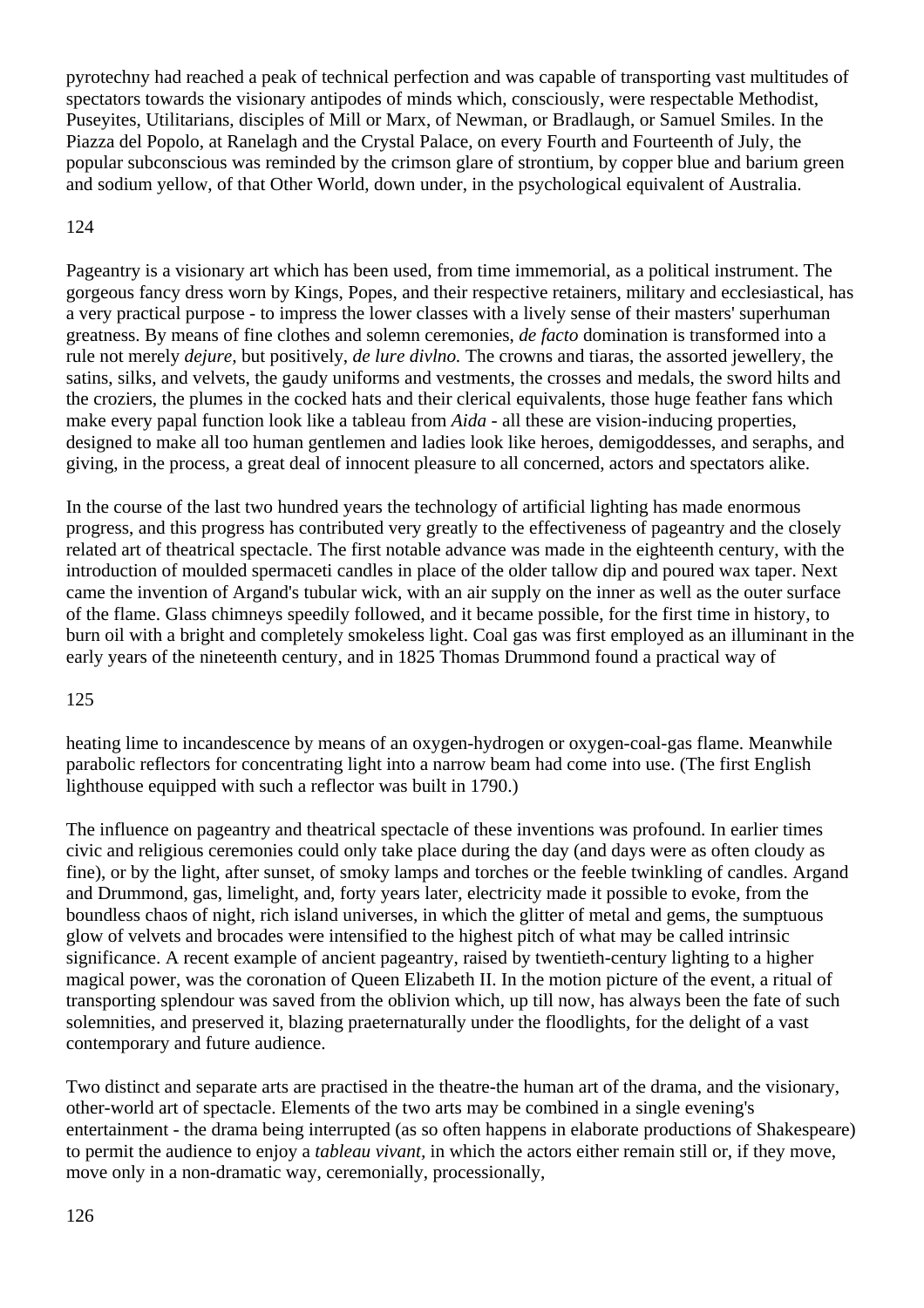or in a formal dance. Our concern here is not with drama; it is with theatrical spectacle, which is simply pageantry without its political or religious overtones.

In the minor visionary arts of the costumier and the designer of stage jewellery our ancestors were consummate masters. Nor, for all their dependence on unassisted muscle power, were they far behind us in the building and working of stage machinery, the contrivance of 'special effects'. In the masques of Elizabethan and early Stuart times, divine descents and irruptions of demons from the cellarage were a commonplace; so were apocalypses, so were the most amazing metamorphoses. Enormous sums of money were lavished on these spectacles. The Inns of Court, for example, put on a show for Charles I which cost more than twenty thousand pounds - at a date when the purchasing power of the pound was six or seven times what it is to-day.

'Carpentry,' said Ben Jonson sarcastically, 'is the soul of masque.' His contempt was motivated by resentment. Inigo Jones was paid as much for designing the scenery as was Ben for writing the libretto. The outraged laureate had evidently failed to grasp the fact that masque is a visionary art, and that visionary experience is beyond words (at any rate beyond all but the most Shakespearean words) and is to be evoked by direct, unmediated perceptions of things that remind the beholder of what is going on at the unexplored antipodes of his own personal consciousness. The soul of masque could never, in the very nature of things, be a Jonsonian libretto; it *had* to be carpentry. But even carpentry could not be the masque's whole soul. When it comes to us from within, visionary experience is always praeternaturally brilliant. But the early set designers possessed no manageable illuminant brighter than a candle. At close range a candle can create the

#### 127

most magical lights and contrasting shadows. The visionary paintings of Rembrandt and Georges dc La Tour are of things and persons seen by candlelight. Unfortunately light obeys the law of the inverse squares. At a safe distance from an actor in inflammable fancy dress, candles are hopelessly inadequate. At ten feet, for example, it would take one hundred of the best wax tapers to produce an effective illumination of one foot-candle. With such miserable lighting only a fraction of the masque's visionary potentialities could be made actual. Indeed, its visionary potentialities were not fully realized until long after it had ceased, in its original form, to exist. It was only in the nineteenth century, when advancing technology had equipped the theatre with limelight and parabolic reflectors, that the masque came fully into its own. Victoria's reign was the heroic age of the so-called Christmas pantomime and the fantastic spectacle. 'Ali Baba', 'The King of the Peacocks', 'The Golden Branch', 'The Island of Jewels' - their very names are magical. The soul of that theatrical magic was carpentry and dressmaking; its indwelling spirit, its *scintilla animae,* was gas and limelight and, after the eighties, electricity. For the first time in the history of the stage, beams of brightest incandescence transfigured the painted backdrops, the costumes, the glass and pinch-beck of jewellery, so that they became capable of transporting the spectators towards that Other World which lies at the back of every mind, however perfect its adaptation to the exigencies of social life - even the social life of Mid-Victorian England. To-day we are in the fortunate position of being able to squander half a million horsepower on the nightly illumination of a metropolis. And yet, in spite of this devaluation of artificial light, theatrical spectacle still retains its old compelling magic. Embodied in

#### 128

ballets, revues, and musical comedies, the soul of masque goes marching along. Thousand-watt lamps and parabolic reflectors project beams of praeternatural light, and praeter-natural light evokes, in everything it touches, praeternatural colour and praeternatural significance. Even the silliest spectacle can be rather wonderful. It is a case of a New World having been called in to redress the balance of the Old - of visionary art making up for the deficiencies of all-too-human drama.

Athanasius Kircher's invention - if his, indeed, it was - was christened from the first *Lanterna Magica.*  The name was everywhere adopted as perfectly appropriate to a machine, whose raw material was light,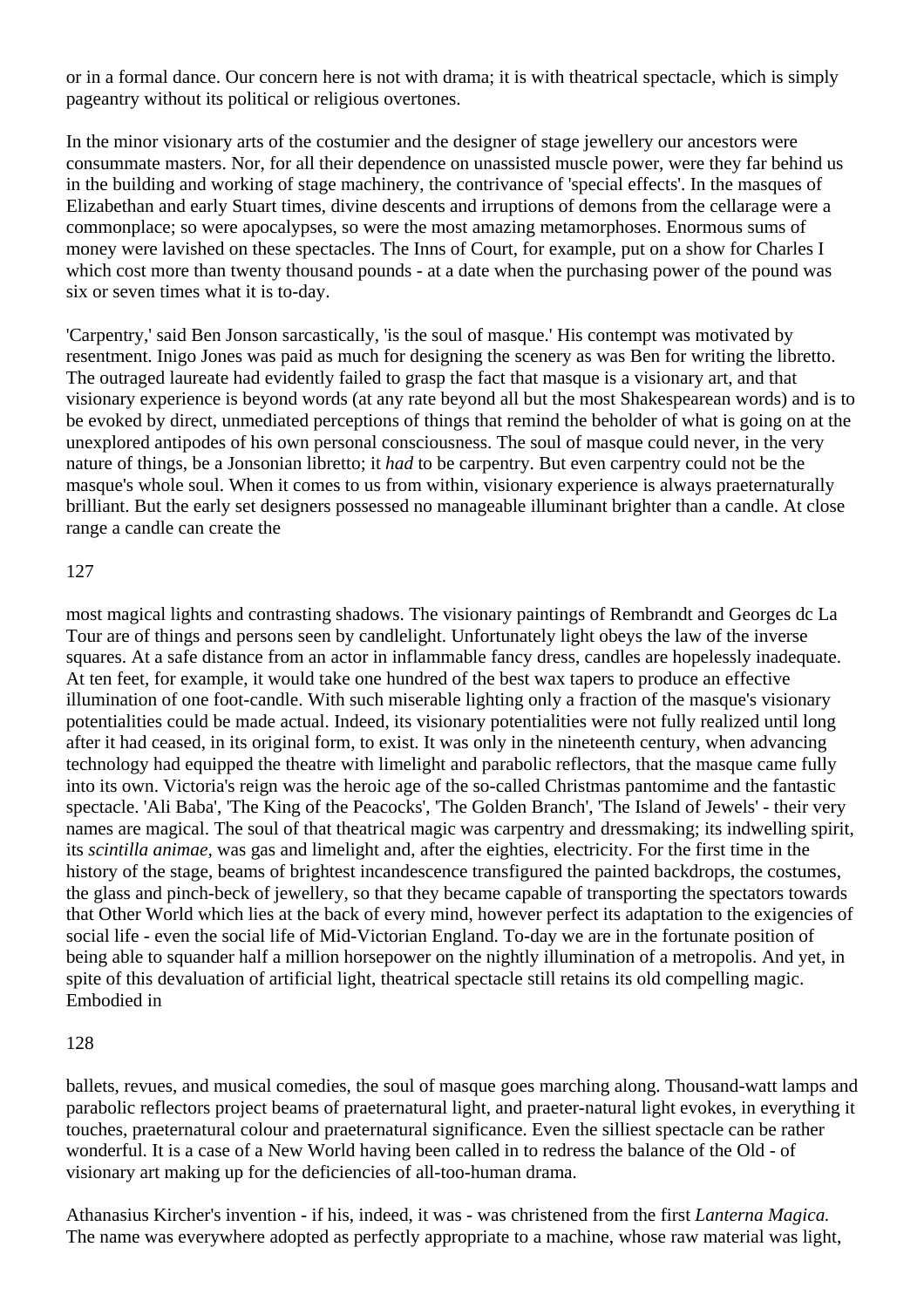and whose finished product was a coloured image emerging from the darkness. To make the original magic lantern show yet more magical, Kircher's successors devised a number of methods for imparting life and movement to the projected image. There were 'chroma-tropic' slides, in which two painted glass discs could be made to revolve in opposite directions, producing a crude but still effective imitation of those perpetually changing three-dimensional patterns, which have been seen by virtually everyone who has had a vision, whether spontaneous or induced by drugs, fasting, or the stroboscopic lamp. Then there were those 'dissolving views', which reminded the spectator of the metamorphoses going on incessantly at the antipodes of his everyday consciousness. To make one scene turn imperceptibly into another, two magic lanterns were used, projecting coincident images on the screen. Each lantern was fitted with a shutter, so arranged that the light of one could be progressively dimmed, while the light of the other (originally completely obscured) was progressively brightened. In this way the view projected by the first

# **DPH-9**

#### 129

lantern was insensibly replaced by the view by the second -to the delight and astonishment of all beholders. Another device was the mobile magic lantern, projecting its image on a semi-transparent screen, on the further side of which sat the audience. When the lantern was wheeled close to the screen, the projected image was very small. As it was withdrawn, the image became progressively larger. An automatic focusing device kept the changing images sharp and unblurred at all distances. The word 'phantasmagoria' was coined in 1802 by the inventors of this new kind of peep-show.

All these improvements in the technology of magic lanterns were contemporary with the poets and painters of the Romantic Revival, and may perhaps have exercised a certain influence on their choice of subject-matter and their methods of treating it. *Queen Mab* and *The Revolt of Islam,* for example, are full of Dissolving Views and Phantasmagorias. Keats' descriptions of scenes and persons, of interiors and furniture and effects of light, have the intense beamy quality of coloured images on a white sheet in a darkened room. John Martin's representations of Satan and Belshazzar, of Hell and Babylon and the Deluge, are manifestly inspired by lantern slides and *tableaux vivants* dramatically illuminated by limelight.

The twentieth-century equivalent of the magic lantern show is the coloured movie. In the huge, expensive 'spectaculars', the soul of masque goes marching along - with a vengeance sometimes, but sometimes also with taste and a real feeling for vision-inducing phantasy. Moreover, thanks to advancing technology, the coloured documentary has proved itself, in skilful hands, a notable new form of popular visionary art. The immensely magnified cactus blossoms,

#### 130

into which, at the end of Disney's *The Living Desert,* the spectator finds himself sinking, come straight from the Other World. And then what transporting visions, in the best of the nature films, of foliage in the wind, of the textures of rock and sand, of the shadows and emerald lights in grass or among the reeds, of birds and insects and four-footed creatures going about their business in the underbrush or among the branches of forest trees! Here are the magical close-up landscapes which fascinated the makers of *millefeuilles* tapestries, the medieval painters of gardens and hunting scenes. Here are the enlarged and isolated details of living nature out of which the artists of the Far East made some of the most beautiful of their paintings.

And then there is what may be called the Distorted Documentary - a strange new form of visionary art, admirably exemplified by Mr Francis Thompson's film, 'NY, NY'. In this very strange and beautiful picture we see the city of New York as it appears when photographed through multiplying prisms, or reflected in the backs of spoons, polished hub caps, spherical and parabolic mirrors. We still recognize houses, people, shop fronts, taxi cabs, but recognize them as elements in one of those living geometries which are so characteristic of the visionary experience. The invention of this new cinematographic art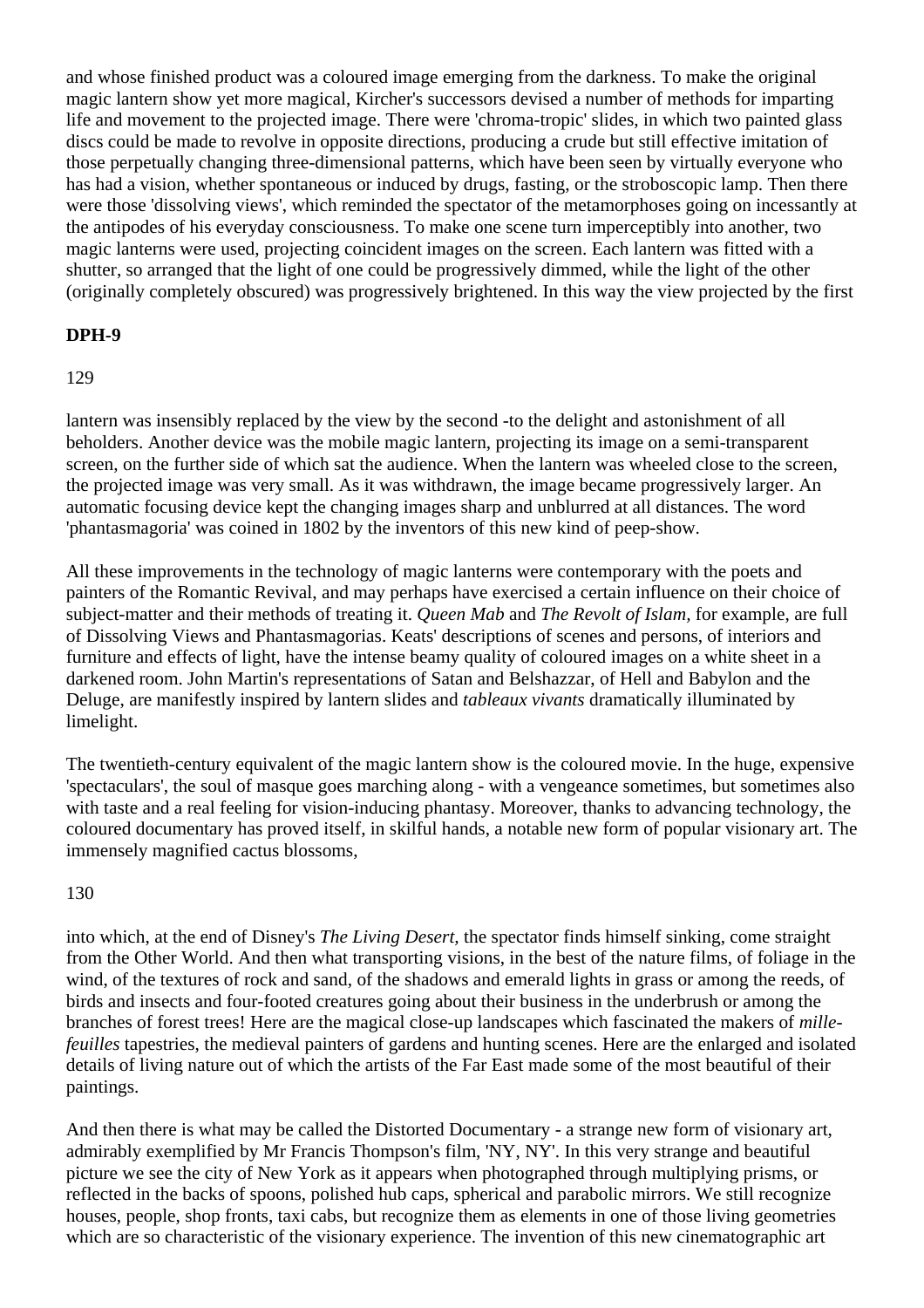seems to presage (thank heaven!) the supersession and early demise of non-representational painting. It used to be said by the non-repre-sentationalists that coloured photography had reduced the old-fashioned portrait and the old-fashioned landscape to the rank of otiose absurdities. This, of course, is completely untrue. Coloured photography merely records and preserves, in an easily reproducible form, the raw materials with which portraitists and landscape painters work. Used

as Mr Thompson has used it, coloured cinematography does much more than merely record and preserve the raw materials of non-representational art; it actually turns out the finished product. Looking at 'NY, NY', I was amazed to see that virtually every pictorial device invented by the Old Masters of nonrepresentational art and reproduced *ad nauseam* by the academicians and mannerists of the school, for the last forty years or more, makes its appearance, alive, glowing, intensely significant, in the sequences of Mr Thompson's film.

Our ability to project a powerful beam of light has not only enabled us to create new forms of visionary art; it has also endowed one of the most ancient arts, the art of sculpture, with a new visionary quality which it did not previously possess. I have spoken in an earlier paragraph of the magical effects produced by the floodlighting of ancient monuments and natural objects. Analogous effects are seen when we turn the spotlights on to sculptured stone. Fuseli got the inspiration for some of his best and wildest pictorial ideas by studying the statues on Monte Cavallo by the light of the setting sun, or, better still, when illuminated by lightning flashes at midnight. To-day we dispose of artificial sunsets and synthetic lightning. We can illuminate our statues from whatever angle we choose, and with practically any desired degree of intensity. Sculpture, in consequence, has revealed fresh meanings and unsuspected beauties. Visit the Louvre one night, when the Greek and Egyptian antiquities are floodlit. You will meet with new gods, nymphs, and Pharaohs, you will make the acquaintance, as one spotlight goes out and another, in a different quarter of space, is lit up, of a whole family of unfamiliar Victories of Samothrace.

The past is not something fixed and unalterable. Its facts

132

are re-discovered by every succeeding generation, its values re-assessed, its meanings re-defined in the context of present tastes and preoccupations. Out of the same documents and monuments and works of art, every epoch invents its own Middle Ages, its private China, its patented and copyrighted Hellas. Today, thanks to recent advances in the technology of lighting, we can go one further than our predecessors. Not only have we reinterpreted the great works of sculpture bequeathed to us by the past; we have actually succeeded in altering the physical appearance of these works. Greek statues, as we see them illuminated by a light that never was on land or sea, and then photographed in a series of fragmentary close-ups from the oddest angles, bear almost no resemblance to the Greek statues seen by art critics and the general public in the dim galleries and decorous engravings of the past. The aim of the classical artist, in whatever period he may happen to live, is to impart order to the chaos of experience, to present a comprehensible, rational picture of reality in which all the parts are clearly seen and coherently related, so that the beholder knows (or, to be more accurate, imagines that he knows) precisely what's what. To us this ideal of rational orderliness makes no appeal. Consequently, when we are confronted by works of classical art, we use all the means in our power to make them look like something which they are not, and were never meant to be. From a work, whose whole point is its unity of conception, we select a single feature, focus our searchlights upon it, and so force it, out of all context, upon the observer's consciousness-Where a contour seems to us too continuous, too obviously comprehensible, we break it up by alternating impenetrable shadows with patches of glaring brightness. When we photograph a sculptured figure or group, we use the camera to

#### 133

isolate a part which we then exhibit in enigmatic independence from the whole. By such means we can de-classicize the severest classic. Subjected to the light treatment and photographed by an expert camera man, a Pheidias becomes a piece of Gothic expressionism, a Praxiteles is turned into a fascinating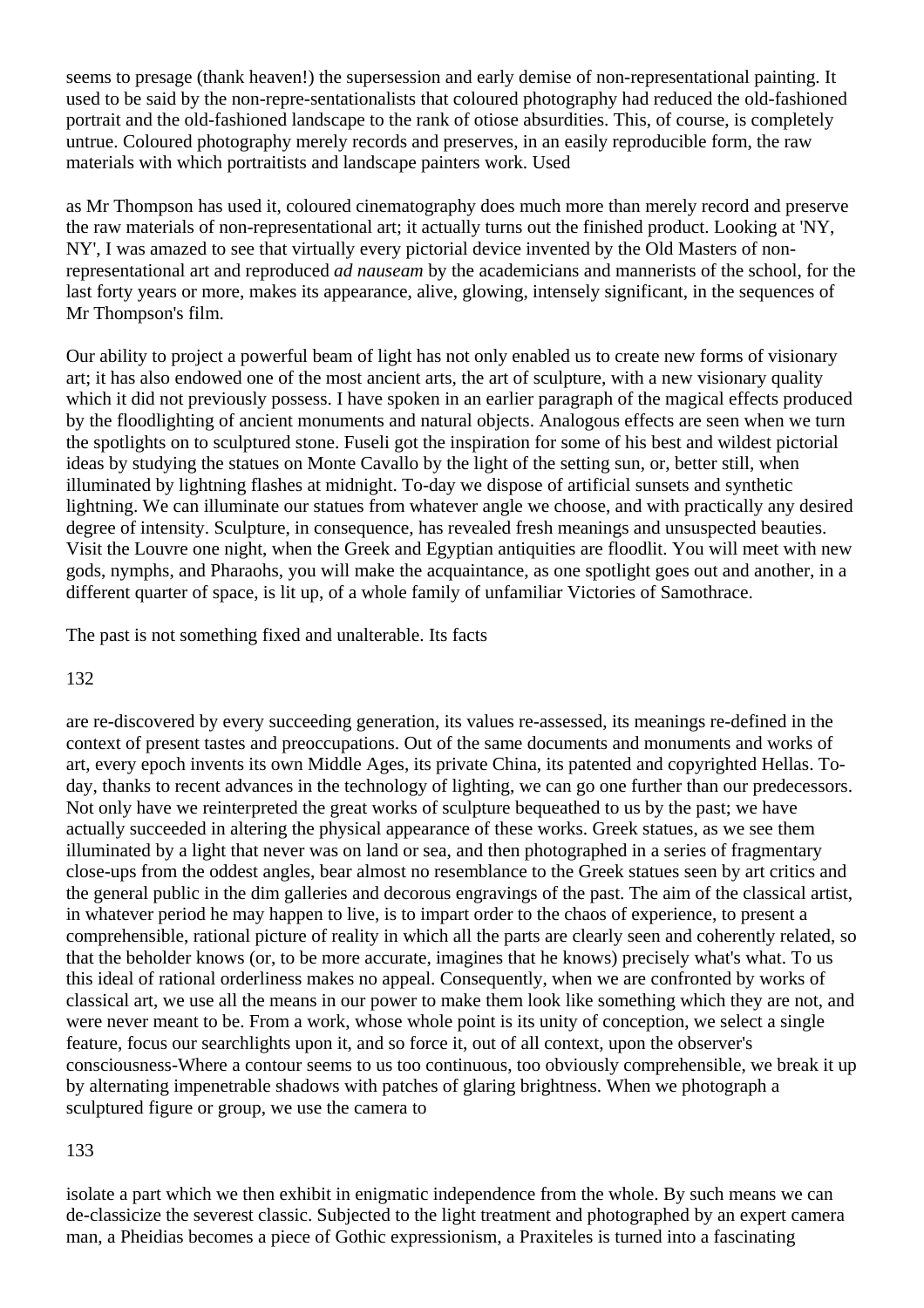*surrealiste* object dredged up from the ooziest depths of the subconscious. This may be bad art history, but it is certainly enormous fun.

# *Appendix IV*

Painter in ordinary first to the Duke of his native Lorraine and later to the King of France, Georges de La Tour was treated, during his lifetime, as the great artist he so manifestly was. With the accession of Louis XIV and the rise, the deliberate cultivation, of a new Art of Versailles, aristocratic in subject-matter and lucidly classical in style, the reputation of this once famous man suffered an eclipse so complete that, within a couple of generations, his very name had been forgotten, and his surviving paintings came to be attributed to the Le Nains, to Honthorst, to Zurbaran, to Murillo, even to Velasquez. The rediscovery of La Tour began in 1915 and was virtually complete by 1934, when the Louvre organized a notable exhibition of 'The Painters of Reality'. Ignored for nearly three hundred years, one of the greatest of French painters had come back to claim his rights.

Georges de La Tour was one of those extroverted visionaries, whose art faithfully reflects certain aspects of the outer world, but reflects them in a state of transfigurement, so that every meanest particular becomes intrinsically significant, a manifestation of the absolute. Most of his compositions are of figures seen by the light of a single candle. A single candle, as Caravaggio and the Spaniards had shown, can give rise to the most enormous theatrical effects. But La Tour took no interest in theatrical effects. There is nothing dramatic in his pictures, nothing tragic or pathetic or grotesque, no representation of action, no appeal to the sort of emotions which people go to the theatre to have excited and then appeased. His personages are essentially static. They never *do* anything; they are simply *there* in the same way in which a granite

#### 135

Pharaoh is there, or a Bodhisattva from Khmer, or one of Piero's flat-footed angels. And the single candle is used, in every case, to stress this intense but unexcited, impersonal thereness. By exhibiting common things in an uncommon light, its flame makes manifest the living mystery and inexplicable marvel of mere existence. There is so little religiosity in the paintings that in many cases it is impossible to decide whether we are confronted by an illustration to the Bible or a study of models by candlelight. Is the 'Nativity' at Rennes *the* nativity, or merely *a* nativity? Is the picture of an old man asleep under the eyes of a young girl merely that? Or is it of St Peter in prison being visited by the delivering angel? There is no way of telling. But though La Tour's art is wholly without religiosity, it remains profoundly religious, in the sense that it reveals, with unexampled intensity, the divine omnipresence.

It must be added that, as a man, this great painter of God's immanence seems to have been proud, hard, intolerably overbearing, and avaricious. Which goes to show, yet once more, that there is never a one-toone correspondence between an artist's work and his character.

# *Appendix V*

At the near-point Vuillard painted interiors for the most part, but sometimes also gardens. In a few compositions he managed to combine the magic of propinquity with the magic of remoteness by representing a corner of a room, in which there stands or hangs one of his own, or someone else's, representation of a distant view of trees, hills, and sky. It is an invitation to make the best of both worlds, the telescopic and the microscopic, at a single glance.

For the rest, I can think of only a very few close-up landscapes by modern European artists. There is a strange *Thicket* by Van Gogh at the Metropolitan. There is Constable's wonderful *Dell in Helmingham Park* at the Tate. There is a bad picture, Millais' *Ophelia,* made magical, in spite of everything, by its intricacies of summer greenery seen from the point of view, very nearly, of a water rat. And I remember a Delacroix, glimpsed long ago at some Loan Exhibition, of bark and leaves and blossom at the closest range. There must, of course, be others; but either I have forgotten, or have never seen them. In any case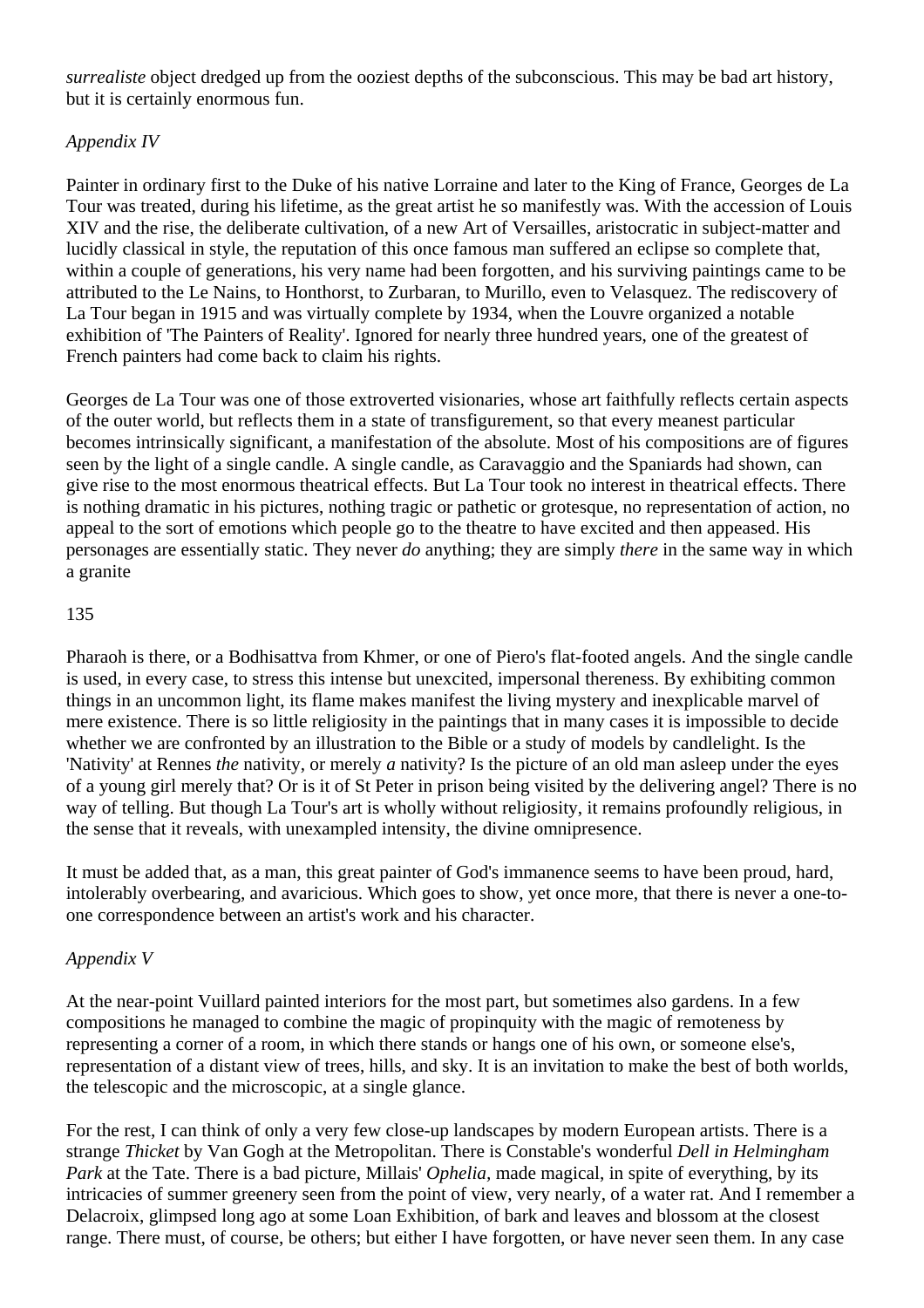there is nothing in the West comparable to the Chinese and Japanese renderings of nature at the nearpoint. A spray of blossoming plum, eighteen inches of a bamboo stem with its leaves, tits or finches seen at hardly more than arm's length among the bushes, all kinds of flowers and foliage, of birds and fish and small mammals. Each small life is represented as the centre of its own universe, the purpose, in its own estimation, for which this world and all that is in it were created; each issues its own specific and individual declaration of independence from human imperalism; each, by ironic implication, de-

# 137

rides our absurd pretensions to lay down merely human rules for the conduct of the cosmic game; each mutely repeats the divine tautology: I am that I am.

Nature at the middle distance is familiar - so familiar that we are deluded into believing that we really know what it is all about. Seen very close at hand, or at a great distance, or from an odd angle, it seems disquietingly strange, wonderful beyond all comprehension. The close-up landscapes of China and Japan are so many illustrations of the theme that Samsara and Nirvana are one, that the Absolute is manifest in every appearance. These great metaphysical, and yet pragmatic, truths were rendered by the Zen-inspired artists of the Far East in yet another way. All the objects of their near-point scrutiny were represented in a state of unrelated-ness, against a blank of virgin silk or paper. Thus isolated, these transient appearances take on a kind of absolute Thing-in-Itselfhood. Western artists have used this device when painting sacred figures, portraits, and, sometimes, natural objects at a distance. Rembrandt's *Mill* and Van Gogh's *Cypresses* are examples of long-range landscapes, in which a single feature has been absolutized by isolation. The magical power of many of Goya's etchings, drawings, and paintings can be accounted for by the fact that his compositions almost always take the form of a few silhouettes, or even a single silhouette, seen against a blank. These silhouetted shapes possess the visionary quality of intrinsic significance, heightened by isolation and unrelatedness to praeternatural intensity.

In nature, as hi a work of art, the isolation of an object tends to invest it with absoluteness, to endow it with that more-than-symbohc meaning which is identical with being.

138

But there's a tree - of many, *one -*

A *single* field which I have looked upon:

Both of them speak of something that is gone.

The something which Wordsworth could no longer see was 'the visionary gleam'. That gleam, I remember, and that intrinsic significance were the properties of a solitary oak that could be seen from the train, between Reading and Oxford, growing from the summit of a little knoll in a wide expanse of ploughland, and silhouetted against the pale northern sky.

The effects of isolation combined with proximity may be studied, in all their magical strangeness, in an extraordinary painting by a seventeenth-century Japanese artist, who was also a famous swordsman and a student of Zen. It represents a butcher bird, perched on the very tip of a naked branch, 'waiting without purpose, but in the state of highest tension'. Beneath, above, and all around is nothing. The bird emerges from the Void, from that eternal namelessness and formlessness, which is yet the very substance of the manifold, concrete, and transient universe. That shrike on its bare branch is first cousin to Hardy's wintry thrush. But whereas the Victorian thrush insists on teaching us some kind of a lesson, the Far Eastern butcher bird is content simply to exist, to be intensely and absolutely *there.*

*Appendix VI*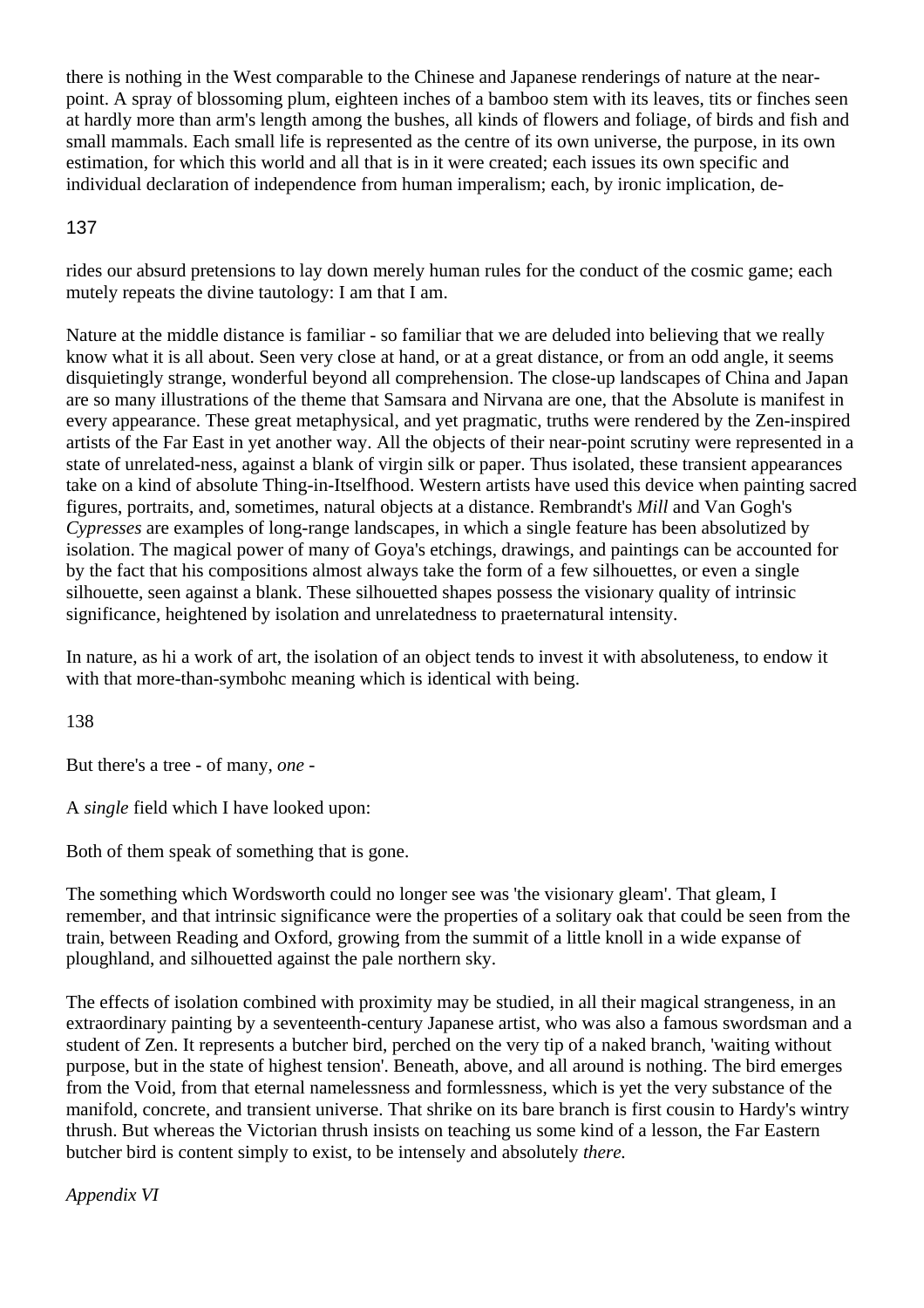Many schizophrenics pass most of their time neither on earth, nor in heaven, nor even in hell, but in a grey, shadowy world of phantoms and unrealities. What is true of these psychotics is true, to a lesser extent, of certain neurotics afflicted by a milder form of mental illness. Recently it has been found possible to induce this state of ghostly existence by administering a small quantity of one of the derivatives of adrenalin. For the living, the doors of heaven, hell, and limbo are opened, not by 'massy keys of metals twain', but by the presence in the blood of one set of chemical compounds and the absence of another set. The shadow-world inhabited by some schizophrenics and neurotics closely resembles the world of the dead, as described in some of the earlier religious traditions. Like the wraiths in Sheol and in Homer's Hades, these mentally disturbed persons have lost touch with matter, language, and their fellow beings. They have no purchase on life and are condemned to ineffectiveness, solitude, and a silence broken only by the senseless squeak and gibber of ghosts.

The history of eschatological ideas marks a genuine progress - a progress which can be described in theological terms as the passage from Hades to Heaven, in chemical terms as the substitution of mescalin and lysergic acid for adrenolutin, and in psychological terms as the advance from catatonia and feelings of unreality to a sense of heightened reality in vision and, finally, in mystical experience.

# *Appendix VII*

Gericault was a negative visionary; for though his art was almost obsessively true to nature, it was true to a nature that had been magically transfigured, in his perceiving and rendering of it, for the worse. 'I start to paint a woman,' he once said, 'but it always ends up as a lion.' More often, indeed it ended up as something a good deal less amiable than a lion - as a corpse, for example, or as a demon. His masterpiece, the prodigious *Raft of the Medusa,* was painted not from life but from dissolution and decay - from bits of cadavers supplied by medical students, from the emaciated torso and jaundiced face of a friend who was suffering from a disease of the liver. Even the waves on which the raft is floating, even the overarching sky are corpse-coloured. It is as though the entire universe had become a dissecting room.

And then there are his demonic pictures. *The Derby,* it is obvious, is being run in hell, against a background fairly blazing with darkness visible. 'The Horse startled by Lightning', in the National Gallery, is the revelation, in a single frozen instant, of the strangeness, the sinister, and even infernal otherness that hides in familiar things. In the Metropolitan Museum there is a portrait of a child. And what a child! In his luridly brilliant jacket the little darling is what Baudelaire liked to call 'a budding Satan', *un Satan en herbe.* And the study of a naked man, also in the Metropolitan, is none other than the budding Satan grown up.

From the accounts which his friends have left of him it is evident that Gericault habitually saw the world about him as a succession of visionary apocalypses. The prancing horse of his early *Officier de Chasseurs*  was seen one morning, on

#### 141

the road to Saint-Cloud, in a dusty glare of summer sunshine, rearing and plunging between the shafts of an ombi-bus. The personages in the *Raft of the Medusa* were painted in finished detail, one by one, on the virgin canvas. There was no outline drawing of the whole composition, no gradual building up of an overall harmony of tones and hues. Each particular revelation - of a body in decay, of a sick man in the ghastly extremity of hepatitis - was fully rendered as it was seen and artistically realized. By a miracle of genius, every successive apocalypse was made to fit, prophetically, into a harmonious composition which existed, when the first of the appalling visions was transferred to canvas, only in the artist's imagination.

# *Appendix VIII*

In *Sartor Resartus* Carlyle has left what (in *Mr Carlyle, my Patient)* his psychosomatic biographer, Dr James Halliday, calls 'an amazing description of a psychotic state of mind, largely depressive, but partly schizophrenic".